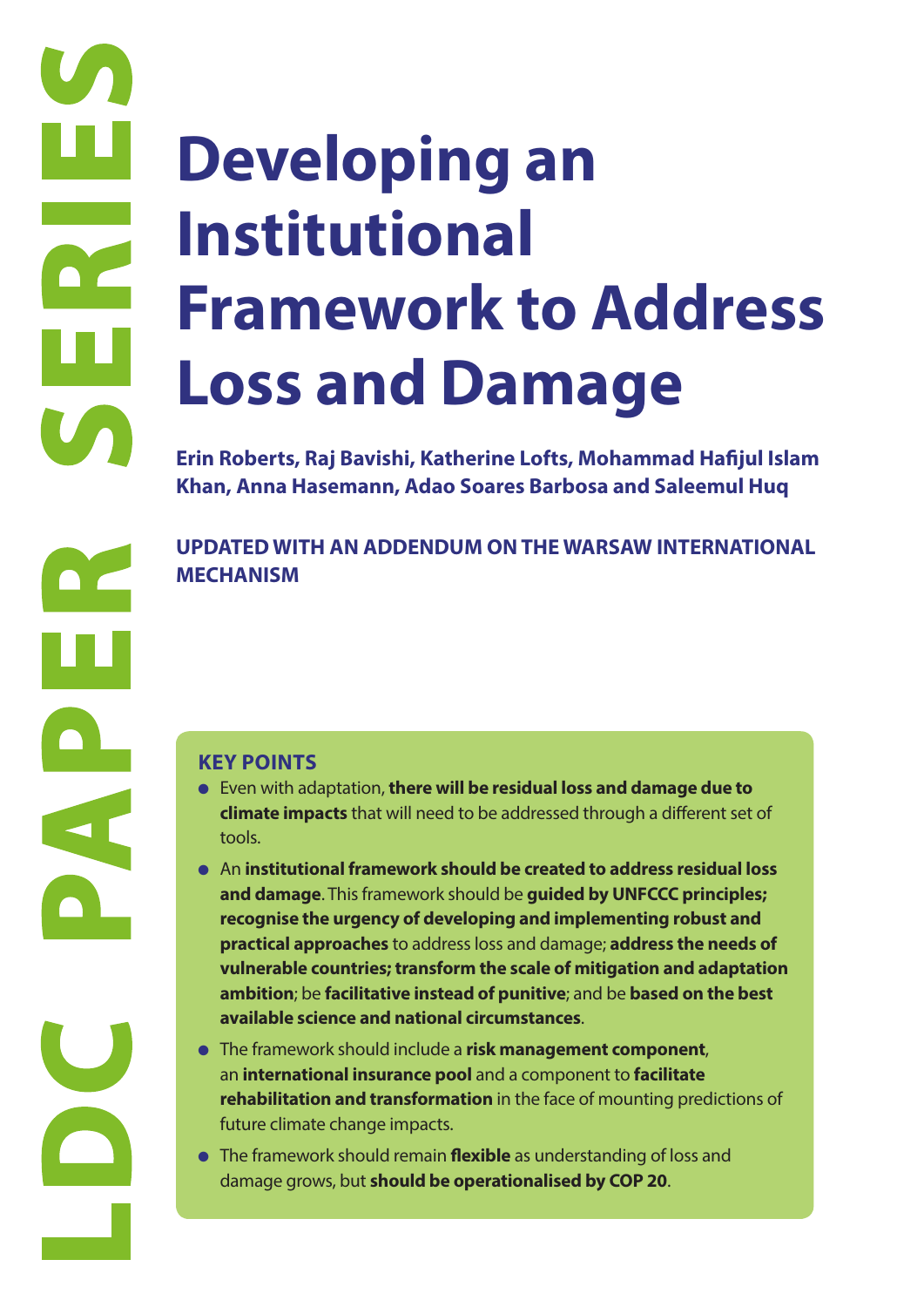# **Table of Contents**

| <b>Introduction</b>                                         | $\overline{2}$ |
|-------------------------------------------------------------|----------------|
| <b>Background</b>                                           | 4              |
| <b>The Doha Gateway</b>                                     | 5              |
| Addressing loss and damage comprehensively under the UNFCCC | 6              |
| Proposal for an Institutional Framework on Loss and Damage  | 9              |
| Funding the Institutional Framework on Loss and Damage      | 18             |
| <b>Conclusion and Recommendations</b>                       | 20             |
| Addendum: The 2013 Warsaw International Mechanism           | 23             |

Erin Roberts, International Centre for Climate Change and Development; Raj Bavishi, Legal Response Initiative; Katherine Lofts, Centre for International Sustainable Development Law; Mohammad Hafijul Islam Khan, Centre for Climate Justice, Bangladesh; Anna Hasemann, International Centre for Climate Change and Development; Adao Soares Barbosa, Timor Leste; Saleemul Huq, International Centre for Climate Change and Development

The addendum is written by Stephanie Andrei, International Centre for Climate Change and Development

The authors are grateful to Nick Flynn and Pascale Bird of the Legal Response Initiative, and four other reviewers for their comments. All errors remain those of the authors.

> Series Editor: Anju Sharma Anju.Sharma@iied.org

#### **OCTOBER 2013**

#### **UPDATED MARCH 2014, WITH AN ADDENDUM ON THE WARSAW OUTCOMES**



The LDC Paper Series has been produced by the ecbi Publications and Policy Analysis Unit for the LDC Group. The views expressed in the papers in this Series are those of the authors and do not necessarily represent the views of the LDC Group or members of ecbi.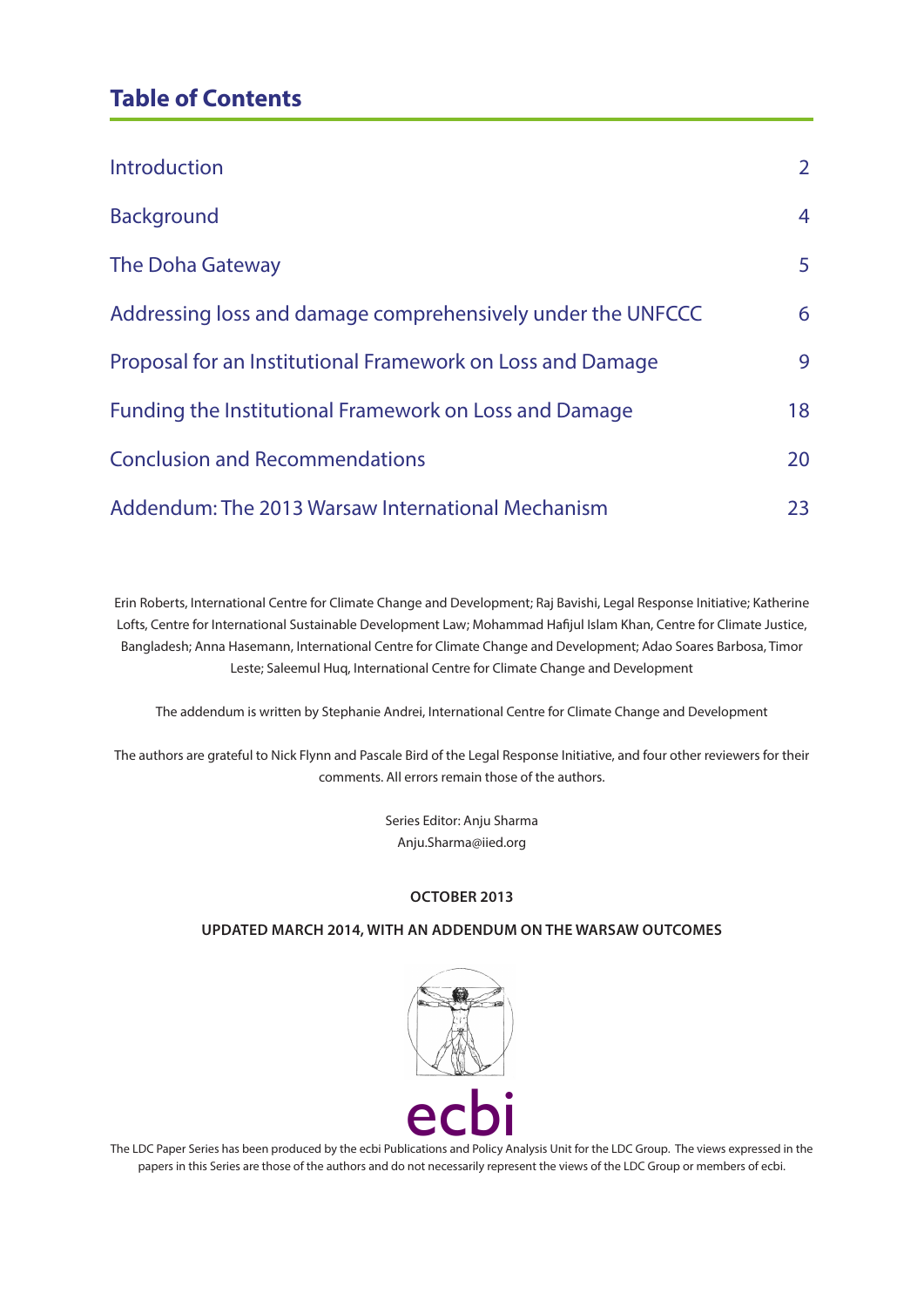# **Introduction**

The United Nations Framework Convention on Climate Change (UNFCCC) was established in 1992 to stabilise greenhouse gas concentration in the atmosphere in order to "prevent dangerous anthropogenic interference with the climate system".<sup>1</sup> Once it became clear that mitigation efforts would be insufficient to avoid all climate change impacts, adaptation became an increasing focus of the UNFCCC process and national efforts to address climate change.<sup>2</sup> Now a third era is emerging in the global climate change regime as it becomes evident that neither mitigation nor adaptation measures will prevent all climate change impacts and associated loss and damage.3

Indeed, over two decades after the UNFCCC was established, weak mitigation ambition has put the world on the path to warming in the magnitude of 4°C.<sup>4</sup> According to a recent World Bank report, the projected impacts of a 4°C world include "unprecedented heat waves, severe drought, and major floods in many regions, with serious impacts on human systems, ecosystems, and associated services". These impacts will invariably inflict significant loss and damage throughout the world, which will be especially severe in developing countries.

As the indications of future climate change impacts, as stated in the Intergovernmental Panel on Climate Change's (IPCC) third and fourth assessment reports and 2012 Special Report on Extreme Events, have become increasingly severe, loss and damage has risen in prominence on the global climate agenda. In 2010, at the sixteenth Conference of Parties (COP 16) in Cancún, the Work Programme on Loss and Damage was created to consider "approaches to address loss and damage associated with climate change impacts in developing countries that are particularly vulnerable to the adverse effects of climate change".<sup>6</sup>

At the 2012 COP 18 in Doha, Parties agreed to establish institutional arrangements such as an international mechanism to address loss and damage under the UNFCCC at the 2013 COP 19 in Warsaw, Poland, later this year. While the role of the UNFCCC in facilitating the implementation of approaches to address loss and damage has been agreed upon, there is still disagreement about what type of institutional arrangements should be established to allow the UNFCCC to best fulfil this role and meet the needs of developing country Parties.

While the phrase "international mechanism" has developed political connotations, it simply refers to an institutional framework to address loss and damage at the international level. Still, some argue that existing UNFCCC institutions such as the Adaptation Committee and National Adaptation Plans (NAPs) process, established in 2010 as part of the Cancún Adaptation Framework (CAF) along with the Work Programme on Loss and Damage, can address loss and damage. It has been suggested that these institutions have not had sufficient time to be fully established and fill this role.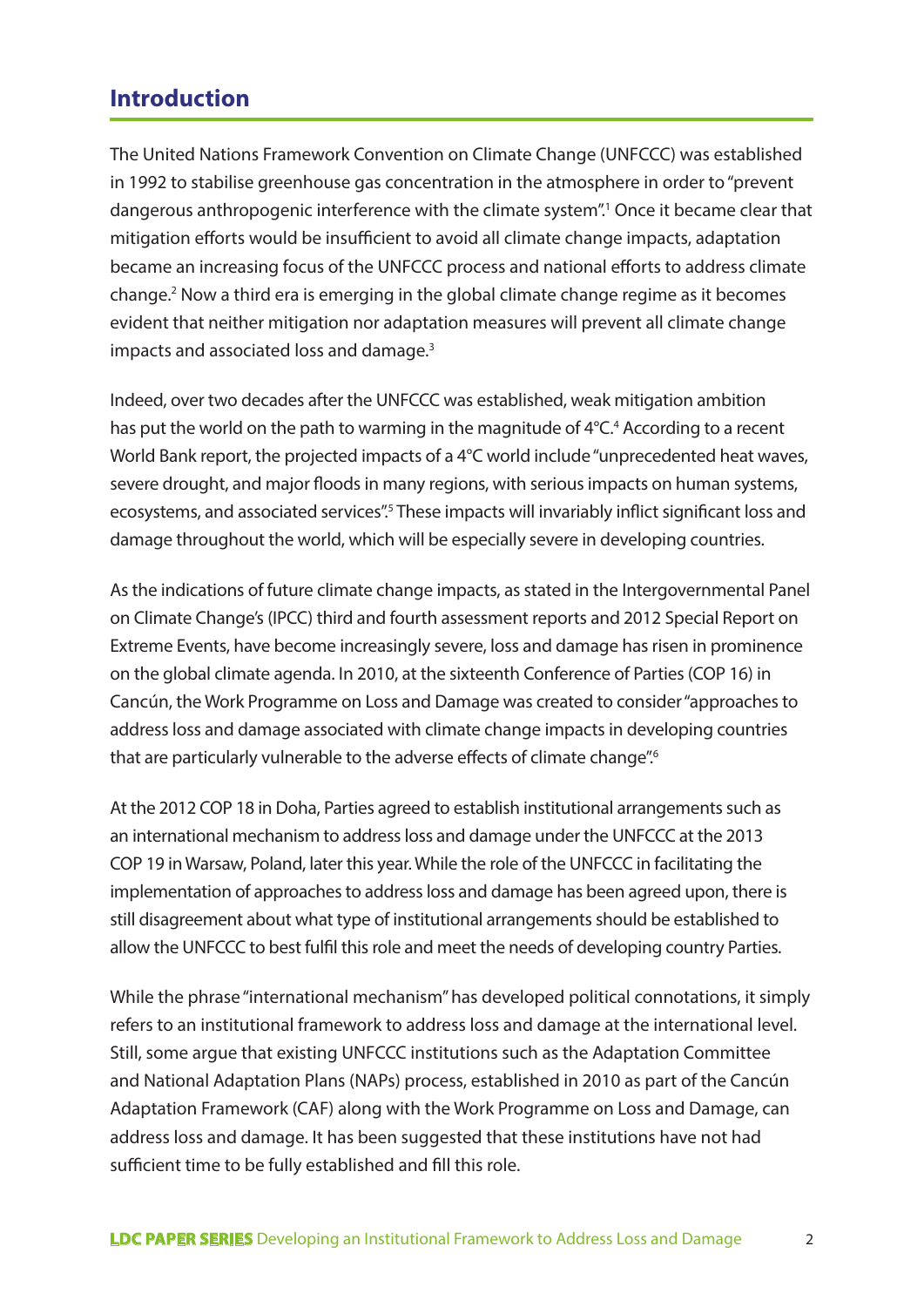However, even if the efforts under the CAF were fully and successfully implemented, there are limits to what can be adapted to.<sup>7</sup> In fact, many systems are already at the edge of their "adaptation frontiers" which suggests that the limits to adaptation will eventually be reached.<sup>8</sup> As a result, there will be *unavoidable loss and damage* that cannot be addressed by adaptation.<sup>9</sup> In addition, given current levels of mitigation and adaptation there will be *avoidable loss and damage that is not avoided*. 10 Thus, while mitigation and adaptation efforts should be scaled up and supported so that loss and damage can be avoided to the extent possible, approaches to address residual loss and damage are also needed.

Developing country Parties have called for the issue to be dealt with in a coherent way, and proposed the establishment of an international mechanism based on the multi-window mechanism put forward by the Alliance of Small Island States (AOSIS) in 2008.11 This proposal was reiterated in a submission by AOSIS in 2012. Though the original proposal was developed before the establishment of the CAF, many aspects of it are still valid and it will serve as a foundation for this paper.

This paper will outline a three-pronged approach for addressing loss and damage comprehensively within the global climate change framework. First, mitigation ambition must be enhanced. Second, the institutions and processes established under the CAF to support adaptation within the UNFCCC must be strengthened and support should be increased for developing countries to implement adaptation activities, including NAPs, to facilitate the mainstreaming of adaptation into development policies. Finally, an institutional framework must be established to address residual loss and damage.

To this end, the authors propose an institutional framework that draws on the multi-window mechanism proposed by AOSIS in 2008 and 2012. Unlike the AOSIS proposal, however, this framework would focus on issues relating to *residual* loss and damage only, and would draw on a number of key underlying principles, including the principles set out in the UNFCCC; the transformation of the scale of mitigation and adaptation ambition; facilitative, rather than punitive intent; grounding in the best available science; and a recognition of the urgency of implementing robust and practical approaches to loss and damage. As loss and damage is ultimately incurred at the local level the institutional framework on loss and damage should also provide guidance and mobilise support to help developing countries implement institutional arrangements to address loss and damage comprehensively.

The proposed structure is not necessarily the best arrangement to help developing countries in their efforts to assess and address loss and damage, but given the state of UNFCCC politics, the authors believe this to be a realistic and achievable option.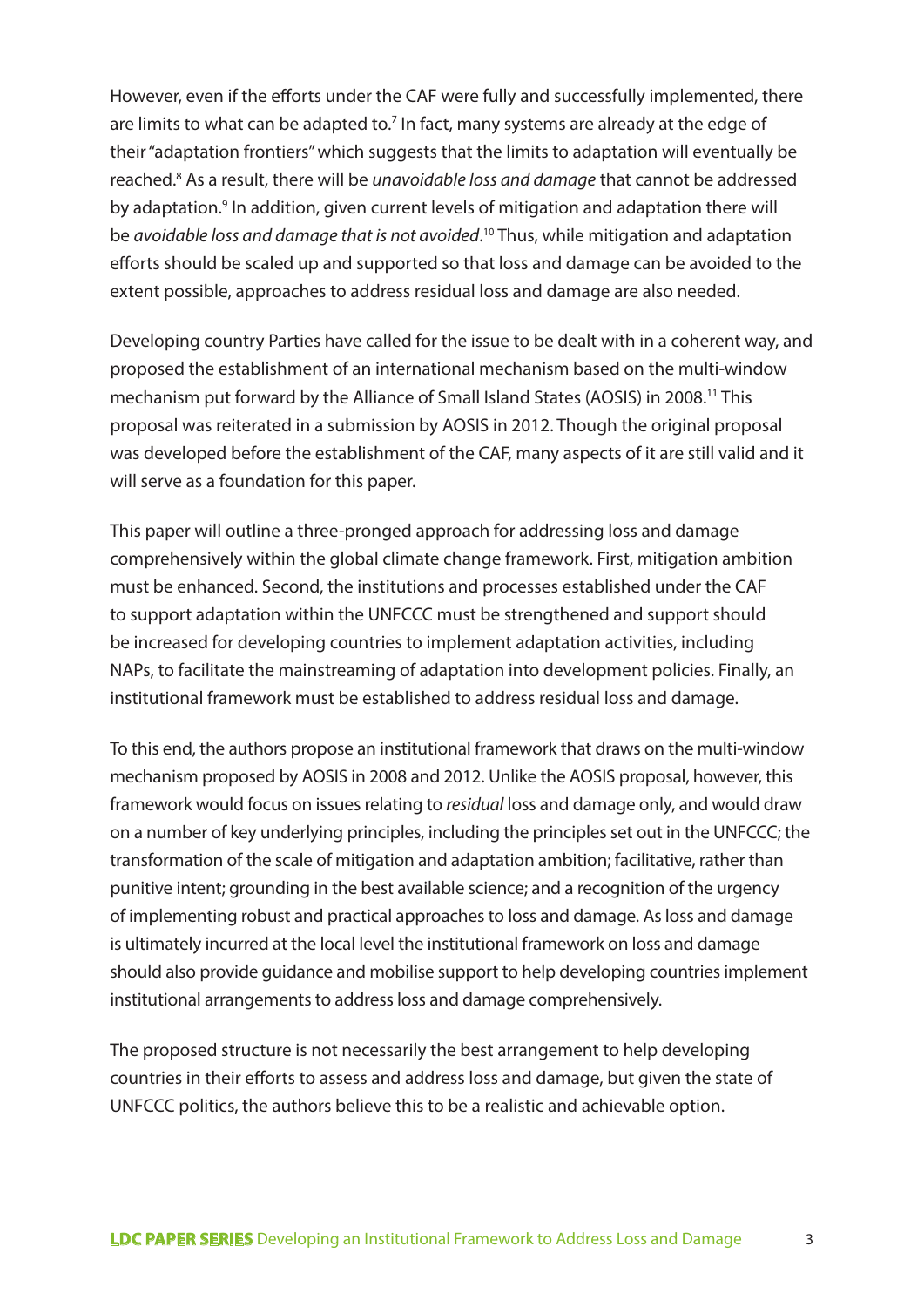# **Background**

Though the concept of loss and damage predates the UNFCCC $<sup>12</sup>$  the issue has only recently</sup> become an agenda item in the international climate negotiations as the IPCC's predictions of the impacts of climate change have become increasingly severe.<sup>13</sup>

In 2007, at COP 13, Parties established the Bali Action Plan, which called for enhanced action on adaptation, including "[d]isaster reduction strategies and means to address loss and damage associated with climate change impacts in developing countries that are particularly vulnerable to the adverse effects of climate change".<sup>14</sup> In response, AOSIS proposed the establishment of a multi-window mechanism to address loss and damage in a submission to the Ad Hoc Working Group on Long-term Cooperative Action under the UNFCCC (AWG-LCA) in 2008, which would include a risk management component, a rehabilitation/compensatory component, and an insurance component.15

In 2010, at COP 16 in Cancún, a work programme was created under the Subsidiary Body for Implementation (SBI) to enhance understanding of loss and damage.16 The work programme was split into three thematic areas:

- 1. Assessing the risk of loss and damage;
- 2. A range of approaches to address loss and damage; and
- 3. The role of the UNFCCC in enhancing the implementation of approaches to address loss and damage in developing countries.<sup>17</sup>

At COP 18, Parties agreed that the role of the UNFCCC in enhancing the implementation of approaches to address loss and damage in developing countries is:

- 1. Enhancing knowledge and understanding of comprehensive risk management approaches to address loss and damage associated with the adverse effects of climate change, including slow onset impacts;
- 2. Strengthening dialogue, coordination, coherence and synergies among relevant stakeholders; and
- 3. Enhancing action and support, including finance, technology and capacity building, to address loss and damage associated with the adverse effects of climate change.<sup>18</sup>

As loss and damage has become a more prominent part of the UNFCCC agenda, understanding of the concept, as well as how to assess and address it, has evolved. While there is still no universally agreed definition of the term, several working definitions have been proposed. One such definition characterises loss and damage as "the negative effects of climate variability and climate change that people have not been able to cope with or adapt to".19 Loss and damage result from a spectrum of climate change impacts – from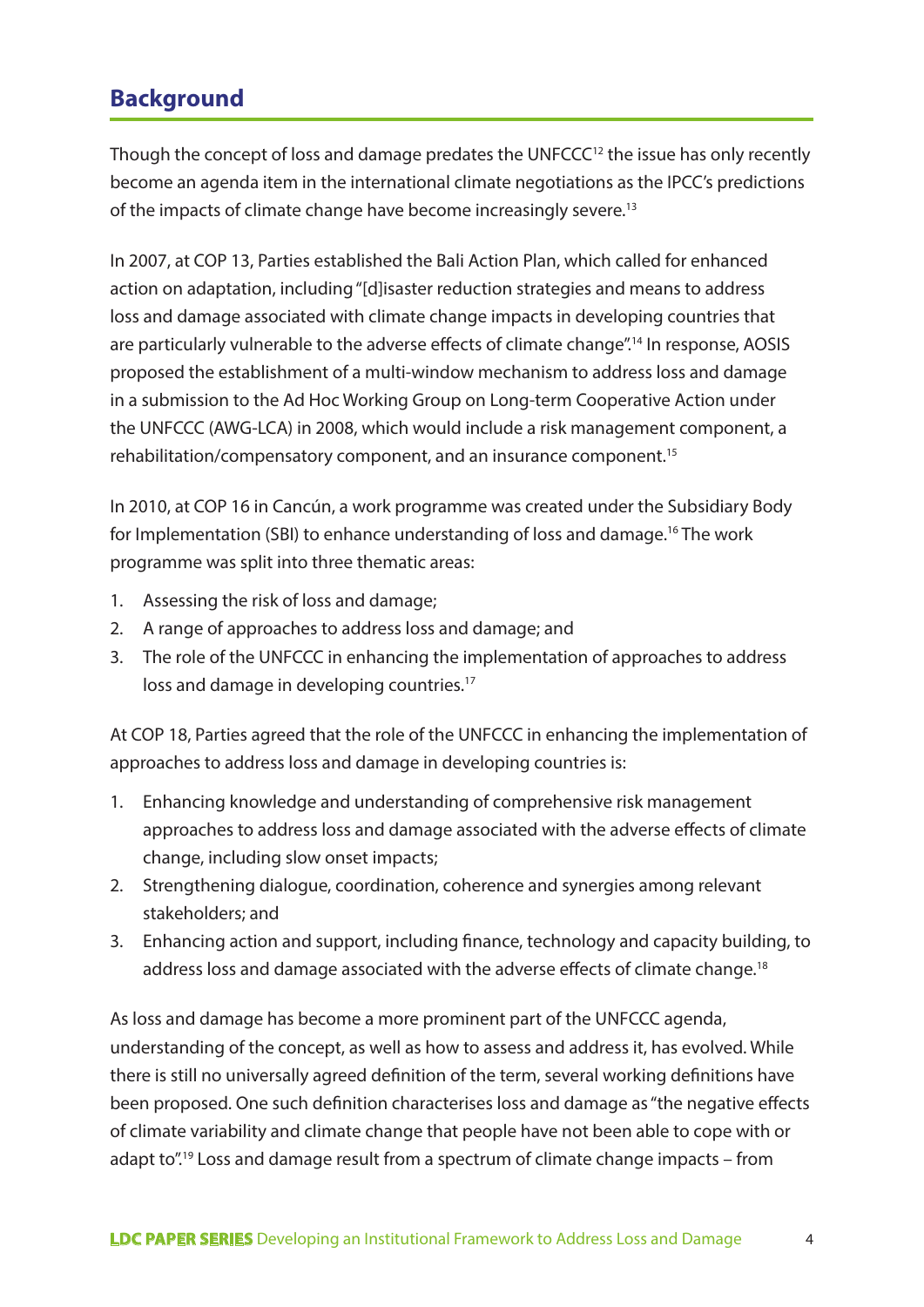extreme weather events to slow onset climatic processes.<sup>20</sup> Avoidable loss and damage can be avoided through mitigation and adaptation measures. Unavoidable loss and damage, which cannot be avoided through these efforts, will need to be addressed with another set of tools that include risk retention and risk transfer measures.<sup>21</sup> Policymakers will need guidance on where the limits to adaptation occur, as well as support to implement measures to assess and address the residual loss and damage.

# **The Doha Gateway**

Decision 3/CP.18 – the decision on loss and damage that resulted from negotiations at COP 18 – acknowledges that further work is needed to advance understanding of loss and damage. This requires the development and implementation of approaches to address loss and damage from a spectrum of climate change impacts arising from extreme events, slow onset processes and everything in between. In the decision, Parties agreed on the need for comprehensive, inclusive, and strategic responses to address loss and damage,<sup>22</sup> as well as on the role of the UNFCCC (described above).<sup>23</sup>

The Doha decision mandates the establishment of institutional arrangements and their functions and modalities to help the UNFCCC carry out its mandated roles.<sup>24</sup> Decision 3/CP.18 also invites all Parties – taking into account common but differentiated responsibilities – to enhance action on loss and damage, including through assessing the risk of loss and damage; identifying, designing and implementing risk management strategies; collecting data on the impacts of climate change; as well as involving vulnerable communities and civil society in assessing and addressing loss and damage.25

The need for finance, technology, and capacity-building support to carry out relevant actions was also acknowledged.<sup>26</sup> In addition, Parties recognised that there is a great deal of work needed to better understand and develop expertise on loss and damage, including, *inter alia*, enhancing knowledge of slow onset processes, non-economic losses, and the ways in which loss and damage impacts vulnerable segments of society and influences patterns of migration and displacement.<sup>27</sup>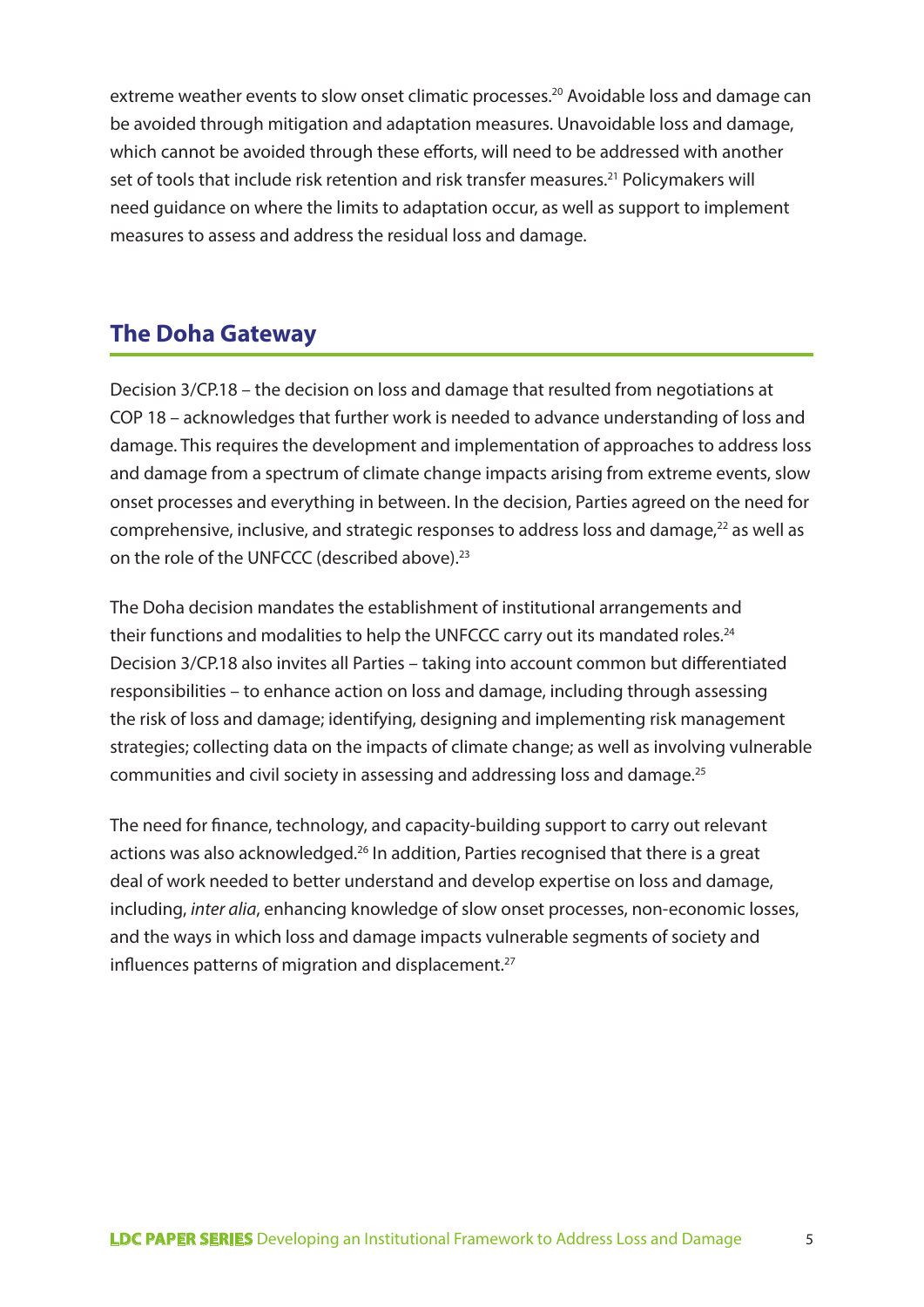# **Addressing loss and damage comprehensively under the UNFCCC**

Loss and damage has risen to prominence on the UNFCCC agenda because inadequate levels of mitigation have meant that many avoidable impacts of climate change have not been avoided.28 *The first line of defence against further loss and damage is therefore scaling up mitigation significantly*.

Historical emissions have "locked in" some climate impacts, *so adaptation will need to be supported, to avoid residual loss and damage to the extent possible*.

Unfortunately, however, loss and damage from climate change impacts is already being experienced today. Therefore, *an institutional framework to address this residual loss and damage will be needed*.

The authors maintain that loss and damage falls within a continuum<sup>29</sup> of approaches starting with mitigation, then adaptation and finally, when those fail, implementing approaches to address residual losses and damage from climate change impacts. In reality, however, the three will need to be implemented simultaneously.

#### **Mitigation**

It is not too late to keep global warming below 2°C.<sup>30</sup> Doing so, however, would require developed countries to increase their mitigation ambition significantly. In this respect, Parties should urgently focus on increasing mitigation ambition under Workstream 2 of the Ad Hoc Working Group on the Durban Platform for Enhanced Action (ADP).

#### **Adaptation**

After mitigation, adaptation is the next line of defence against preventing residual loss and damage. The authors recommend that the adaptation bodies under the UNFCCC be strengthened to continue to support adaptation in developing countries but argue that residual loss and damage is best addressed outside an adaptation framework.

In 2010, the CAF was created to enhance action on adaptation. The CAF established the Adaptation Committee, as well as the NAPs process to help carry out this objective.

#### (a) Adaptation Committee

The Adaptation Committee was set up "to promote the implementation of enhanced action on adaptation in a coherent manner under the Convention".<sup>31</sup> Its functions include the provision of technical support and guidance to Parties to facilitate the implementation of adaptation activities; strengthening the sharing of information, knowledge and best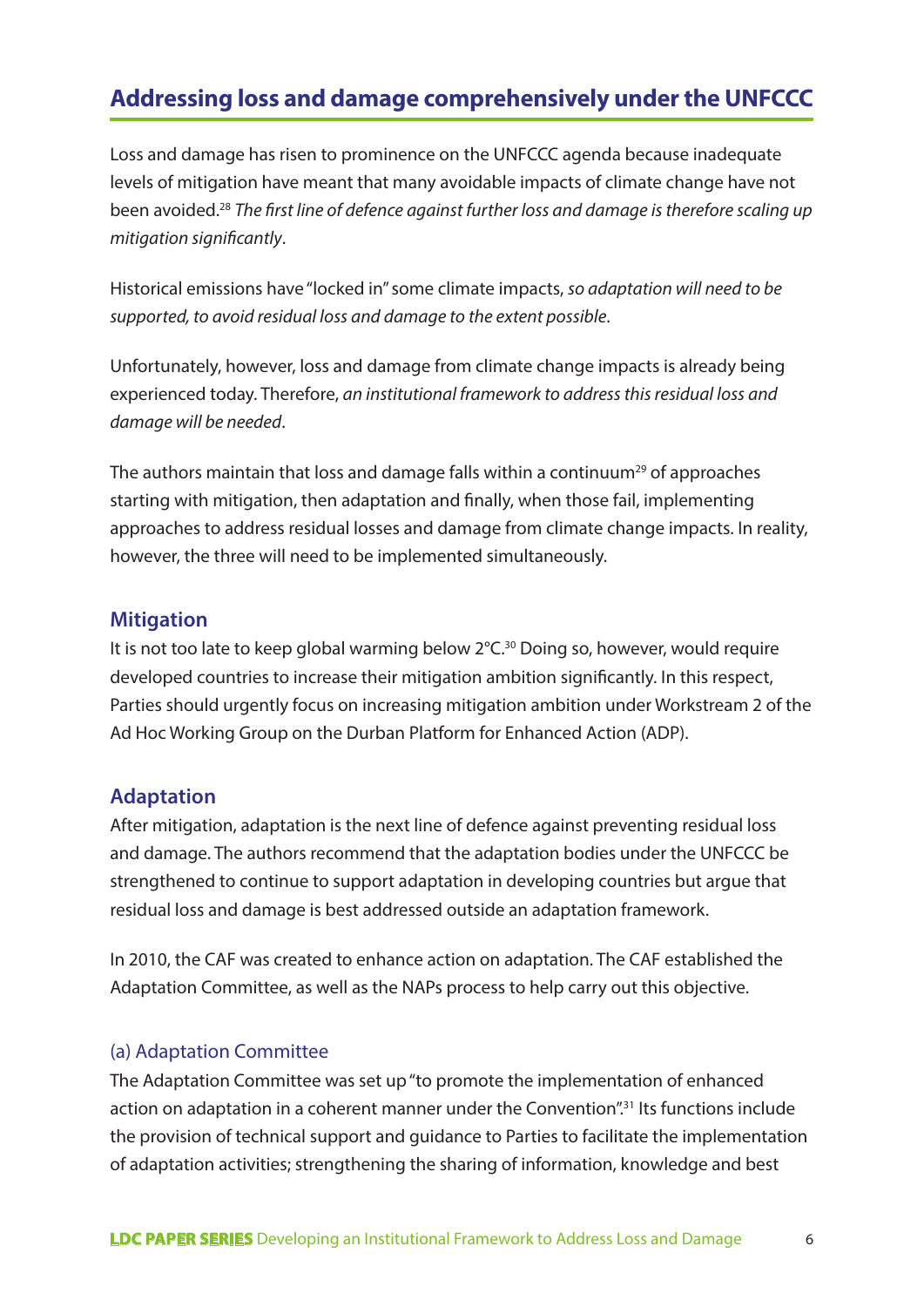practices at multiple levels; and providing information and recommendations for the COP on means to incentivise the implementation of adaptation actions, including finance, technology and capacity-building.32

The Adaptation Committee met for the first time in September 2012 and developed an ambitious three-year work plan to provide coordination, coherence, and oversight on adaptation activities at the international level.<sup>33</sup> Through this work plan, the Adaptation Committee promises, *inter alia*, to map the mandates, work plans, and decisions of other bodies under the UNFCCC relevant to adaptation and to provide coherence amongst bodies both within and outside the UNFCCC.<sup>34</sup>

The importance of making use of existing institutions has been emphasised in discussions on institutional arrangements to address loss and damage under the UNFCCC.<sup>35</sup> The authors agree that existing institutions should be utilised and improved upon to maximise efficiency and coherency. Specifically the CAF institutions have a significant role to play in strengthening the role of the UNFCCC in reducing avoidable loss and damage. If it fulfils its mandate, the Adaptation Committee could provide leadership on adaptation and promote coherence both within and outside the UNFCCC.

The Adaptation Committee is not, however, equipped to fulfil the role of the UNFCCC in facilitating the implementation of approaches to address loss and damage as laid out in Decision 3/CP.18 for two reasons. First, its mandate is to enhance action on adaptation, while addressing residual loss and damage requires a completely different set of tools. For example, while an adaptive response to salinisation would be livelihood diversification, an approach to address loss and damage resulting from the same might be the establishment of alternative livelihood systems or migration strategies when areas become uninhabitable.36 Secondly, even if its mandate were expanded to include addressing residual loss and damage, the Adaptation Committee simply does not have the capacity to undertake these activities. Thus, the authors recommend that the Adaptation Committee remain focused on adaptation and that it be provided with additional resources to carry out these activities.

#### (b) NAPs Process

The NAPs process was established as part of the CAF to "enable least developed country Parties to formulate and implement national adaptation plans, building upon their experience in preparing and implementing national adaptation programmes of action, as a means of identifying medium- and long-term adaptation needs and developing and implementing strategies and programmes to address those needs".<sup>37</sup>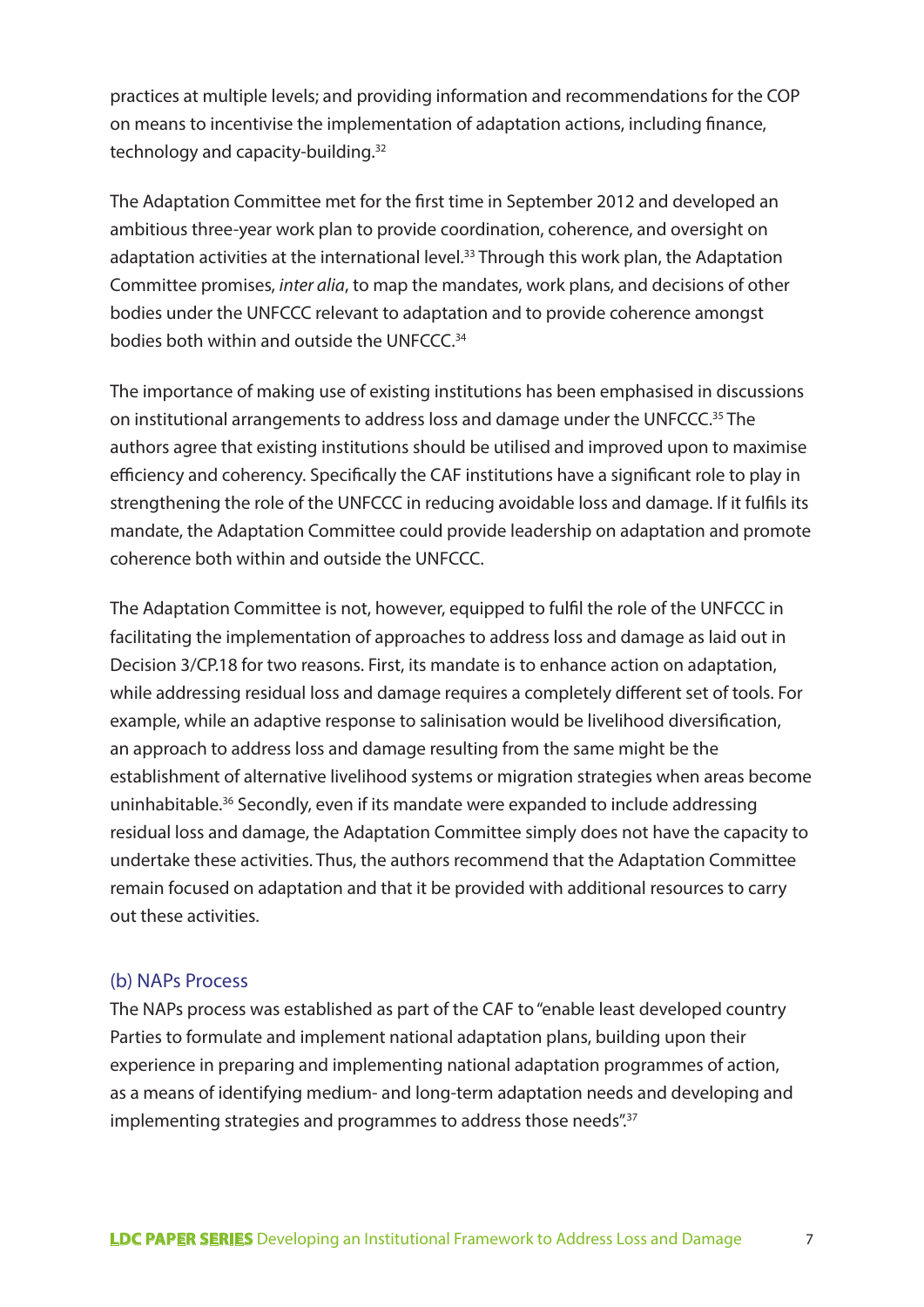Many developing countries have already begun undertaking NAPs. This work is highly relevant to the establishment of a comprehensive institutional framework for addressing loss and damage under the UNFCCC and must be supported. However, as with the Adaptation Committee, the NAPs process is specific to adaptation and does not have the mandate to provide guidance on implementing approaches to address loss and damage.

From a technical perspective, the function of the NAPs process could be expanded by the COP so as to cover loss and damage. However, in our view, such an expansion is not appropriate. The NAPs process was established to assist the least developed countries (LDCs) to identify their medium and long-term adaptation needs and has been expanded to include non-LDC developing countries. While this process will therefore begin to identify the limits of adaptation, the next step of assessing such limits and the attendant risks should be conducted by a separate body dealing with loss and damage holistically so as not to detract focus from the main aim of the NAPs process. Given the relationship between loss and damage on the one hand and the identification of long-term adaptation needs on the other – and the continuum of approaches to address loss and damage – it will nevertheless be very important for the institutional framework on loss and damage to establish linkages with the NAPs process. In addition, the authors recommend that sufficient and sustainable funding be made available to allow developing countries to develop and implement their NAPs.

#### (c) Nairobi Work Programme (NWP)

The Nairobi Work Programme under the Subsidiary Body for Scientific and Technological Advice (SBSTA) was established in 2001 and is mandated to assist all Parties (particularly developing countries) to improve their understanding and assessment of impacts, vulnerability, and adaptation to climate change and make informed decisions on practical adaptation actions and measures to respond to climate change.38 Though the NWP does not have the mandate to fulfil the role of the UNFCCC in implementing approaches to address loss and damage as determined by Parties in Decision 3/CP.18, understanding the impacts of climate change is crucial to developing approaches to address loss and damage. Thus, linkages should be established between the institutional framework to address loss and damage and the work of the NWP and the ability of the NWP to provide Parties with information about climate change impacts and potential loss and damage should be enhanced.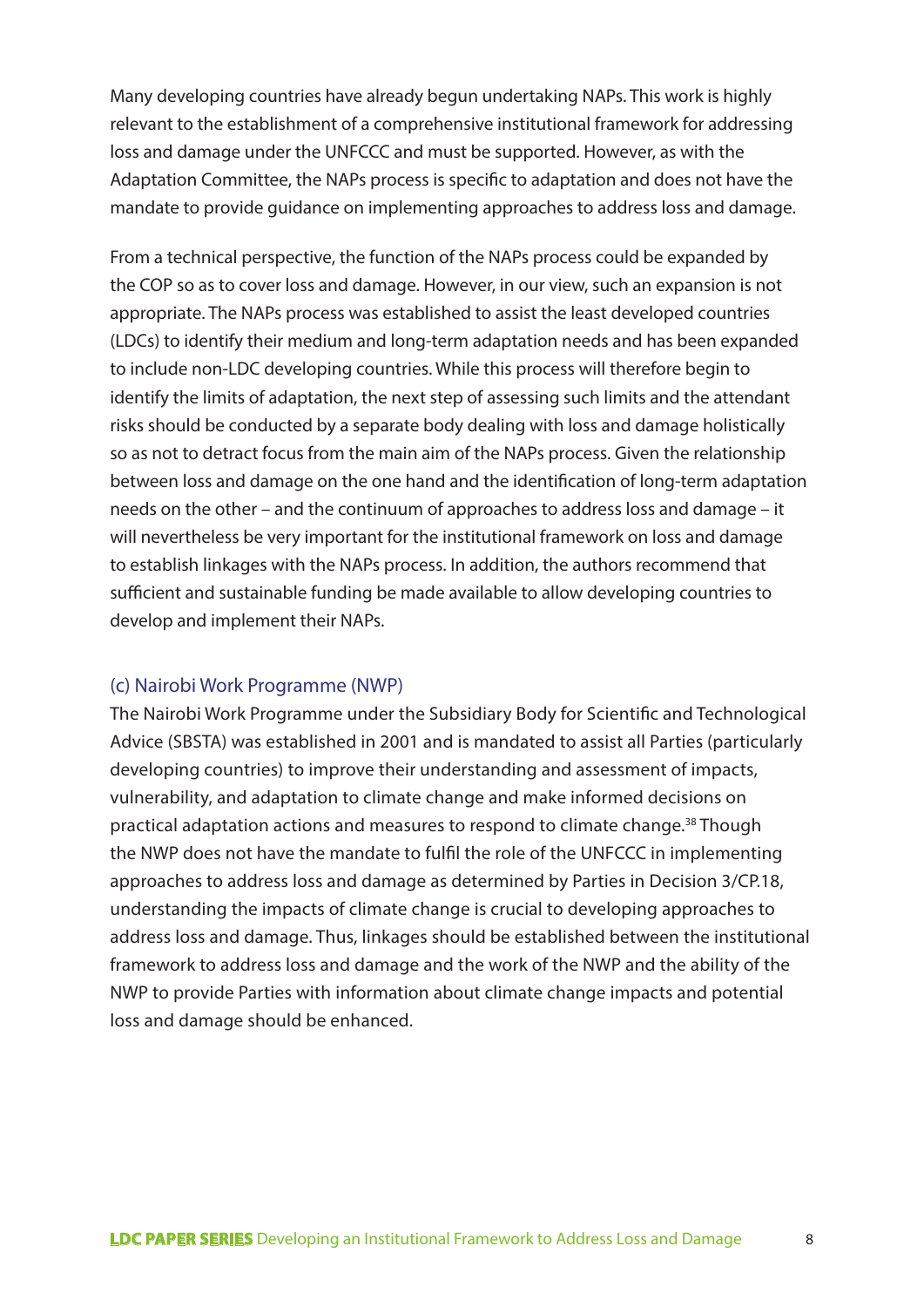# **Proposal for an Institutional Framework on Loss and Damage**

In order to address residual loss and damage, Parties must establish a new institutional framework under the UNFCCC, and in accordance with its principles and provisions, in order to assess and address the risk of loss and damage in a comprehensive, coordinated, and coherent manner. The framework should do this by *inter alia*:

- Promoting and conducting research relating to the assessment of loss and damage in vulnerable countries, including in relation to the scale of such loss and damage and the identification and quantification of non-economic losses;
- Collating, analysing, and providing guidance on best practices for assessing the risk of loss and damage at the international, regional and national levels, taking into account the differing national circumstances of affected countries;
- Enhancing support for assessing and addressing residual loss and damage at the international level;
- Developing, facilitating the implementation and providing guidance on approaches to address such loss and damage in an equitable and transparent manner, including through risk retention, risk sharing, and risk transfer mechanisms at the international, regional, and national level;
- Establishing linkages with institutions and bodies inside and outside the UNFCCC in order to identify and understand effectively, amongst other things, the relationship between adaptation (including disaster risk reduction) and loss and damage; potential sources of funding and other means of rehabilitation required to address loss and damage; and how knowledge and experience gained in processes outside the UNFCCC can be implemented in the context of the institutional framework; and
- Mobilising support for developing national level institutions to assess and address loss and damage, particularly with respect to livelihood restoration, migration, and rehabilitation<sup>39</sup>

#### **Principles underpinning the Framework**

In addition to the principles set out in the UNFCCC, the work of the institutional framework should be guided by a handful of simple yet clear principles. In this regard the work of the institutional framework should:

Dramatically transform the scale of mitigation and adaptation ambition in light of predictions of the nature and scale of future climate change impacts;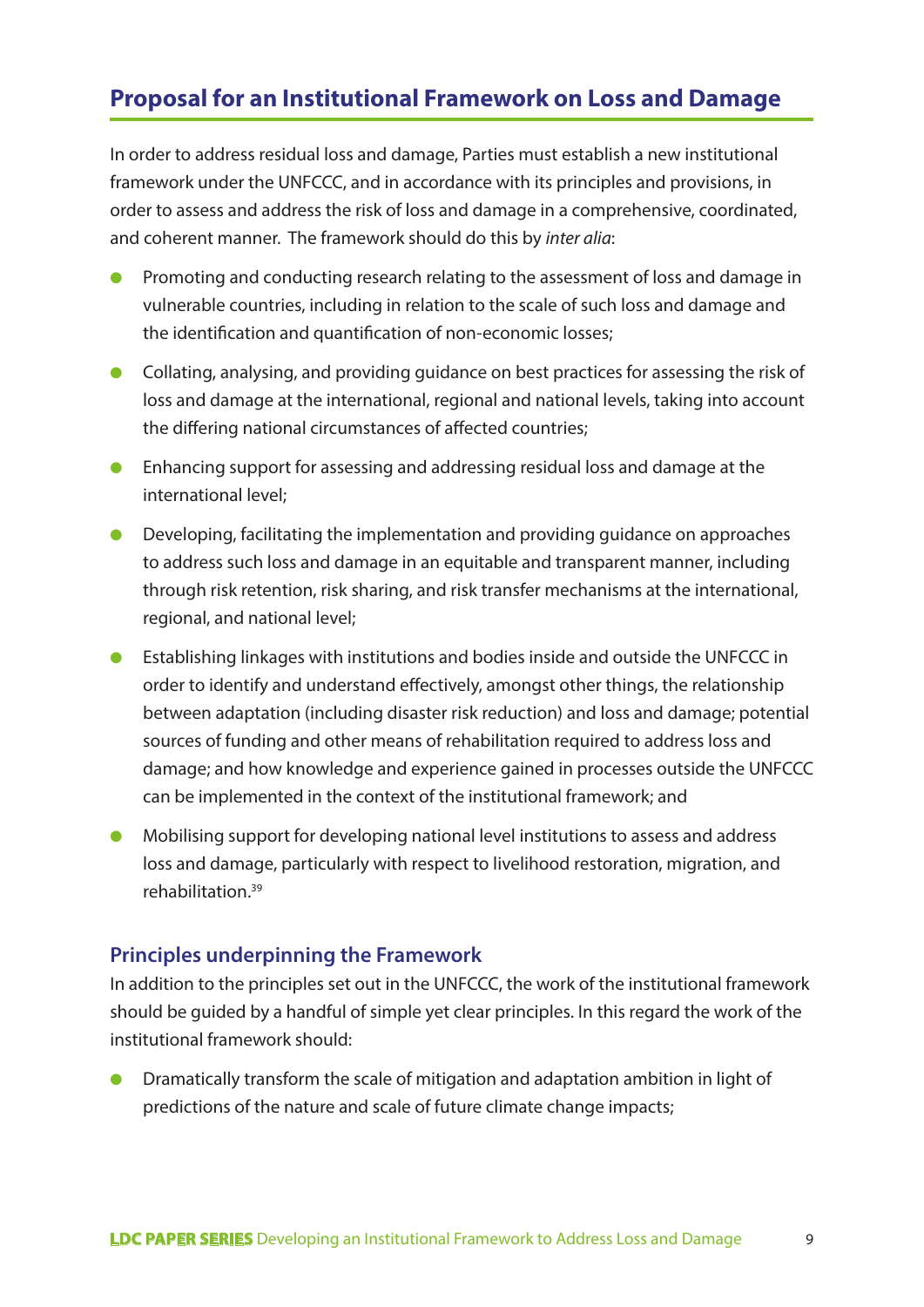- Be facilitative rather than punitive in intention, and developed on the basis of the needs of vulnerable countries;
- Be based on the best available science and national circumstances:
- Ensure respect for human rights principles and obligations; and
- Recognise the urgency of developing and implementing robust and practical approaches to address loss and damage.

### **Elements of the Framework**

The multi-window mechanism proposed by AOSIS in 2008 remains to this date the only formal proposal made by Parties to address loss and damage. The mechanism is made up of three inter-dependent components: insurance, rehabilitation/compensation, and risk management. It was presented as an integrated approach to risk reduction, risk transfer, and risk management with the aim of enhancing adaptive capacity.<sup>40</sup>

It is important to note that this proposal, in which loss and damage was presented as part of AOSIS's approach to address enhanced action on adaptation, was submitted before the CAF was adopted in 2010, and was based on the relevant paragraphs of the Bali Action Plan (related to adaptation and finance). As a result, it necessarily deals with loss and damage as part of the adaptation agenda.

However, as we have argued in this paper, "the adverse effects of climate change", traditionally intended to be dealt with through adaptation, are now such that they go well beyond the limits of adaptation. Therefore, in order to fully address these adverse effects, Parties must not only adapt to the changing climate system, but also put in place a framework to deal with the adverse effects of climate change that are beyond the reach of adaptation efforts.

In our view, therefore, while the multi-window mechanism proposal is still relevant and a helpful concept upon which to build, the proposal's adaptation elements (now dealt with under the CAF) should be removed. This would leave the mechanism to deal with loss and damage in a holistic manner, but with linkages to the clearly relevant work of the CAF (particularly with respect to identifying the limits of adaptation).

In September 2012, AOSIS updated its multi-window mechanism proposal.<sup>41</sup> However, rather than proposing to limit its functions to addressing approaches to residual loss and damage, it maintained that the international mechanism should address "risk prevention and management, risk transfer and the incidence of permanent losses" together.<sup>42</sup>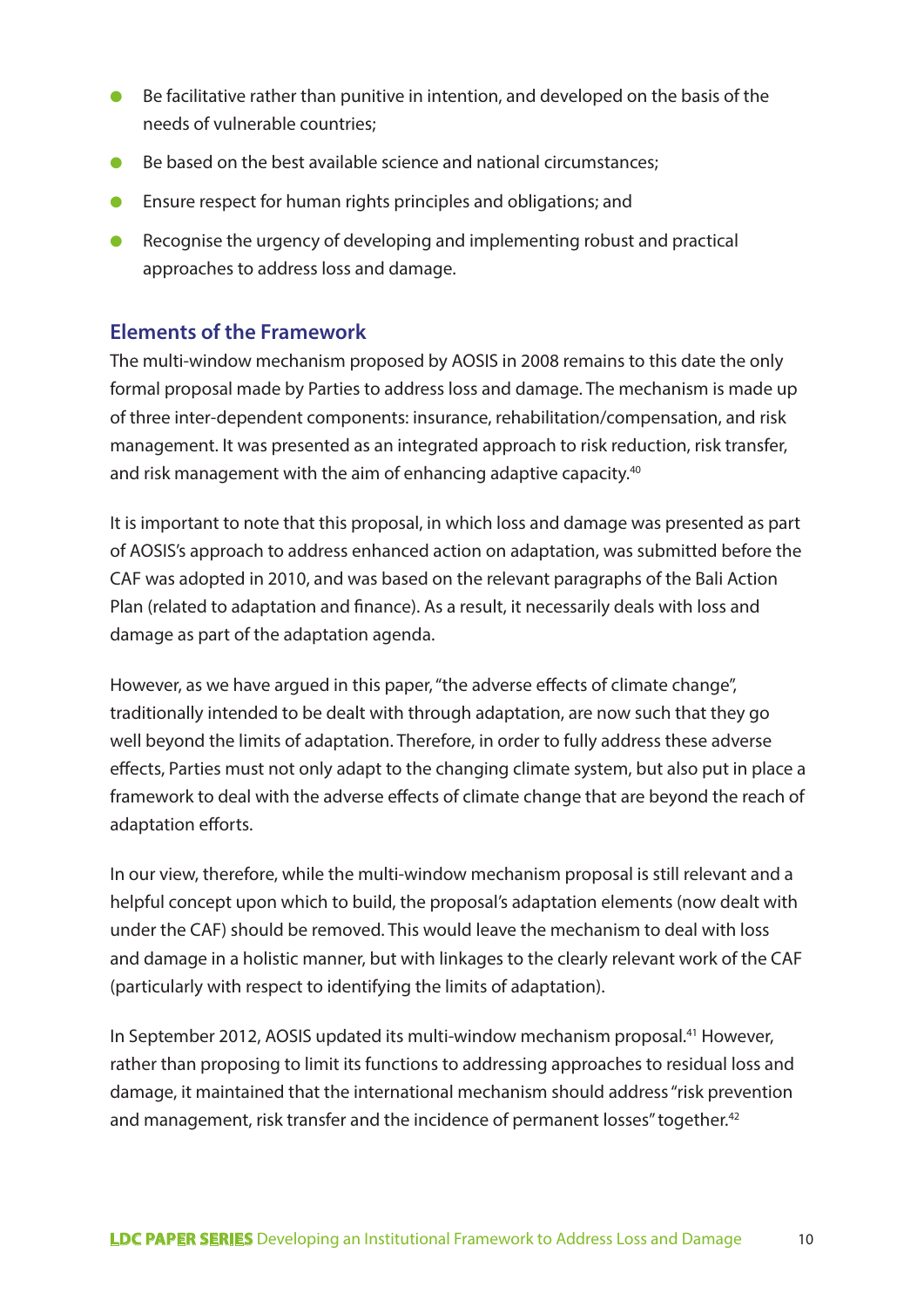While it is true that levels of risk prevention (e.g. mitigation) and risk reduction (e.g. adaptation) are very closely related to eventual residual loss and damage, in our view it is inappropriate and impractical for all these issues to be addressed by one mechanism. Rather, issues related to mitigation, adaptation, and loss and damage should be dealt with by the separate mechanisms and bodies established for these purposes, with the COP facilitating the on-going dialogue between them to ensure coherence.

As a result, the authors propose an institutional framework or mechanism, which develops the AOSIS 2008 and 2012 proposals further, but which would deal with issues relating to residual loss and damage only. This framework would link with the bodies responsible for mitigation and adaptation, but would not itself be responsible for their promotion or implementation.

As is the case with the AOSIS proposal, the proposed institutional framework would deal with risk management, insurance, and rehabilitation issues, but with a focus on residual loss and damage. It would operate under the guidance of the COP, but would have autonomous decision-making authority.

The authors believe that if such a framework or mechanism (and related operating entity) is established at COP 19, Parties must ensure there is flexibility around the powers and functions of the mechanism and operating entity. That said, it is important that the need to understand loss and damage better and how to assess and address it not be used as an excuse for inaction. The institutional arrangements established at COP 19 should be fully operational by COP 20. As more information about potential loss and damage and ways to address it become available, this flexibility would help effectively "future-proof" the mechanism, so that it can adapt to changing circumstances and new information and research without necessarily having to go back to the COP for approval.

The authors recommend that an oversight body be established to guide the implementation of the institutional framework on loss and damage. The proposed body would undertake the following functions:

- Undertake research to ensure that understanding of loss and damage continues to evolve;
- Enhance understanding of how loss and damage arises from a spectrum of climate change impacts, from extreme weather events to slow onset climatic processes;
- Mobilise support including financial, technological and capacity building to build the capacity of developing countries to assess unavoidable climate change impacts, including strengthening hydro-met services and the installation of weather monitoring stations;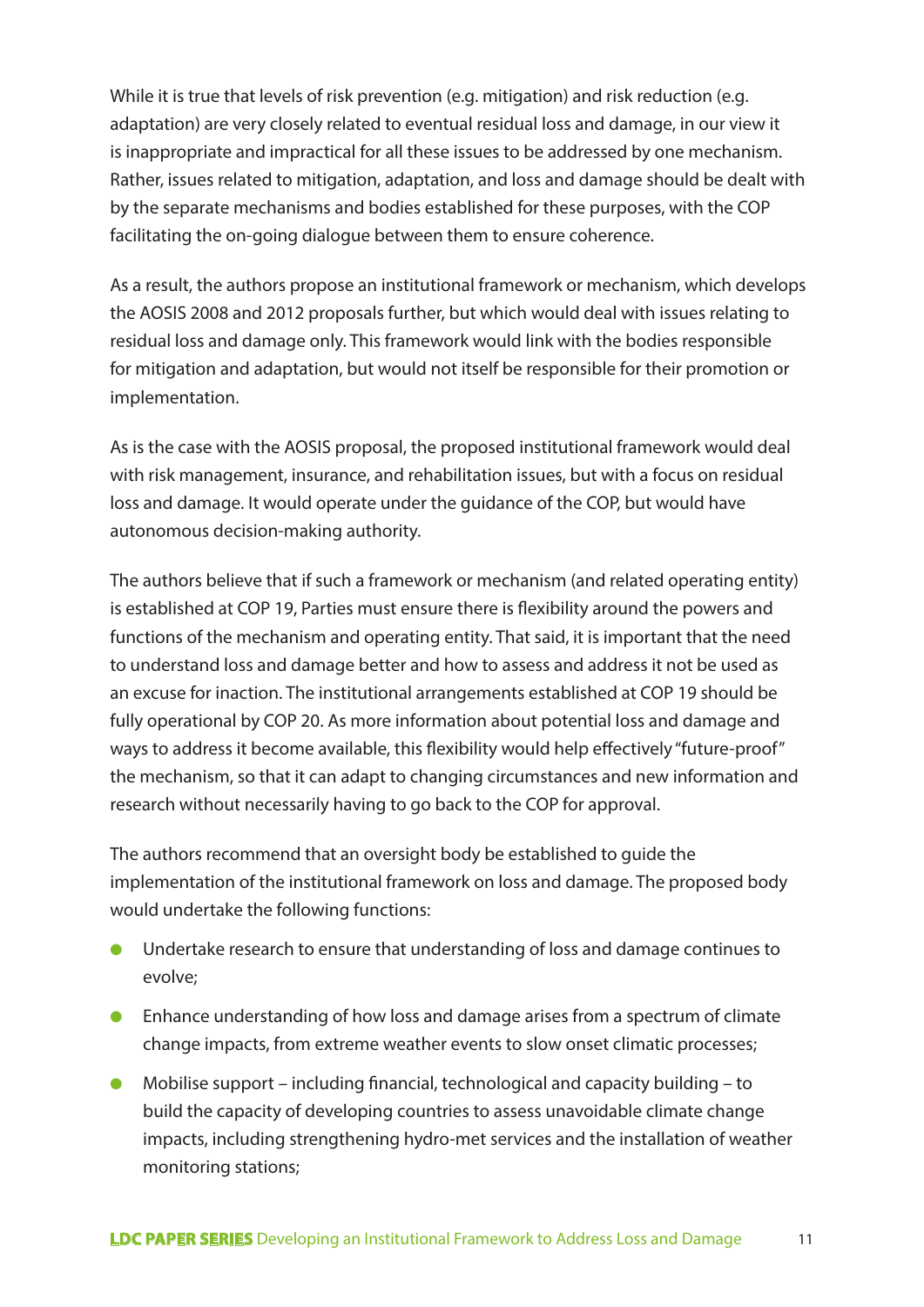- Develop a toolbox to help developing Parties undertake assessments of unavoidable loss and damage to key sectors to understand where entry points for policy interventions to address residual loss and damage lie;
- Provide guidance to support data collection and management to support Parties in their loss and damage assessments;
- Ensure coherence and avoid duplication of work by establishing linkages to promote cooperation and exchange of information with other bodies undertaking work relevant to loss and damage both within and outside of the UNFCCC;
- Create linkages with already established regional centres and strengthen their ability to provide guidance to Parties; and
- Provide guidance and support Parties to develop institutional arrangements at the national level to assess and address loss and damage comprehensively, and ensure coherence and coordination at the local, sub-national and national levels.

#### **Risk Management**

Risk management approaches span a spectrum that includes risk reduction, risk transfer, and risk retention. As described above, the oversight body will establish linkages with other bodies undertaking work relevant to loss and damage, possibly through an expert body. The risk management component of the new institutional framework will focus on facilitating the development and implementation of approaches to address residual loss and damage. It will, however, maintain linkages and exchange knowledge with other bodies undertaking work on adaptation and risk reduction, to maintain continuity and promote coherence in the way in which loss and damage is addressed. Policymakers in developing countries need guidance on when adaptation and risk reduction measures are needed and when approaches to address residual losses and damage should be implemented.

The risk management body would undertake, *inter alia,* the following functions:

- Facilitate enhanced action to address residual loss and damage by mobilising support that is predictable and sustainable to allow for the implementation of long-term policies, plans and programmes;
- Facilitate enhanced action by providing technology support and guidance to help developing Parties implement approaches to address residual loss and damage, including through risk transfer approaches like insurance and risk retention approaches like contingency funds and social protection policies;
- Facilitate enhanced action through capacity building to increase the ability of developing Parties to implement comprehensive policies to address loss and damage,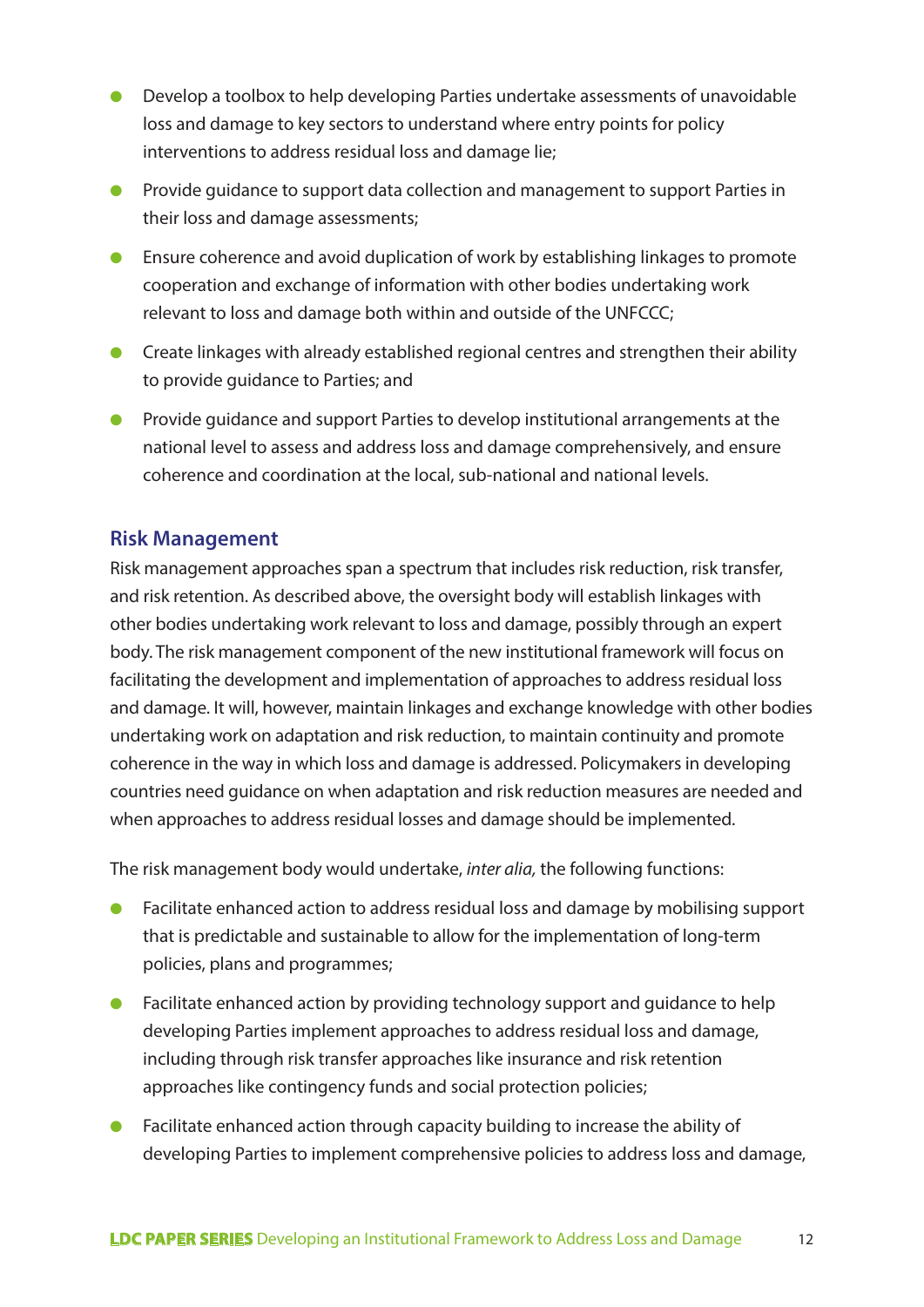including on the implementation of multi-sectoral approaches;

- Support the development and implementation of innovative approaches to address residual loss and damage through research and pilots;
- Disseminate best practices and lessons learned to ensure that Parties implement robust approaches to address loss and damage in their own national contexts; and
- Support the scaling up and replicating of best practices through the provision of guidance and the mobilisation of support.

At the recent expert meeting on future needs associated with addressing slow onset events held in Nadi, Fiji, in September 2013, several Parties emphasised the need to create institutional arrangements that facilitate action and mobilise support (as mandated by the Doha decision).43 There has been a lot of emphasis on insurance as a tool to address residual loss and damage, but insurance is not a standalone solution to addressing climate change impacts.44 The risk management body will provide guidance to help Parties implement comprehensive risk management frameworks and will also help the private sector find markets for implementing insurance in developing countries.

Possible modalities for enhancing action and support to help Parties implement risk management activities include training programmes and workshops, offered through the regional centres to key decision makers, to strengthen the capacity of developing Parties to implement risk management activities at the sub-national and national levels. Establishing a community of practice or a web portal on loss and damage is one way in which collaboration and the sharing of best practices could be facilitated. Ultimately, however, financial and technical support – as well as on-going capacity building – will be needed to ensure that developing countries have the knowledge and tools with which to implement approaches to address loss and damage.

#### **International Insurance Pool**

In addition to providing support to help vulnerable countries<sup>45</sup> to manage and assess the risk of residual loss and damage, the institutional framework to address loss and damage must also address ways to put those who suffer such loss and damage into the position they were in before the harm occurred, as far as this is possible. This would involve providing a way for affected parties to recover all or part of the economic and noneconomic losses they have suffered.

A straightforward compensation regime, with loss and damage being attributed to individual "polluter" states, is unlikely to be agreed upon due to political and scientific hurdles, especially those related to the political acceptability of "compensatory payments".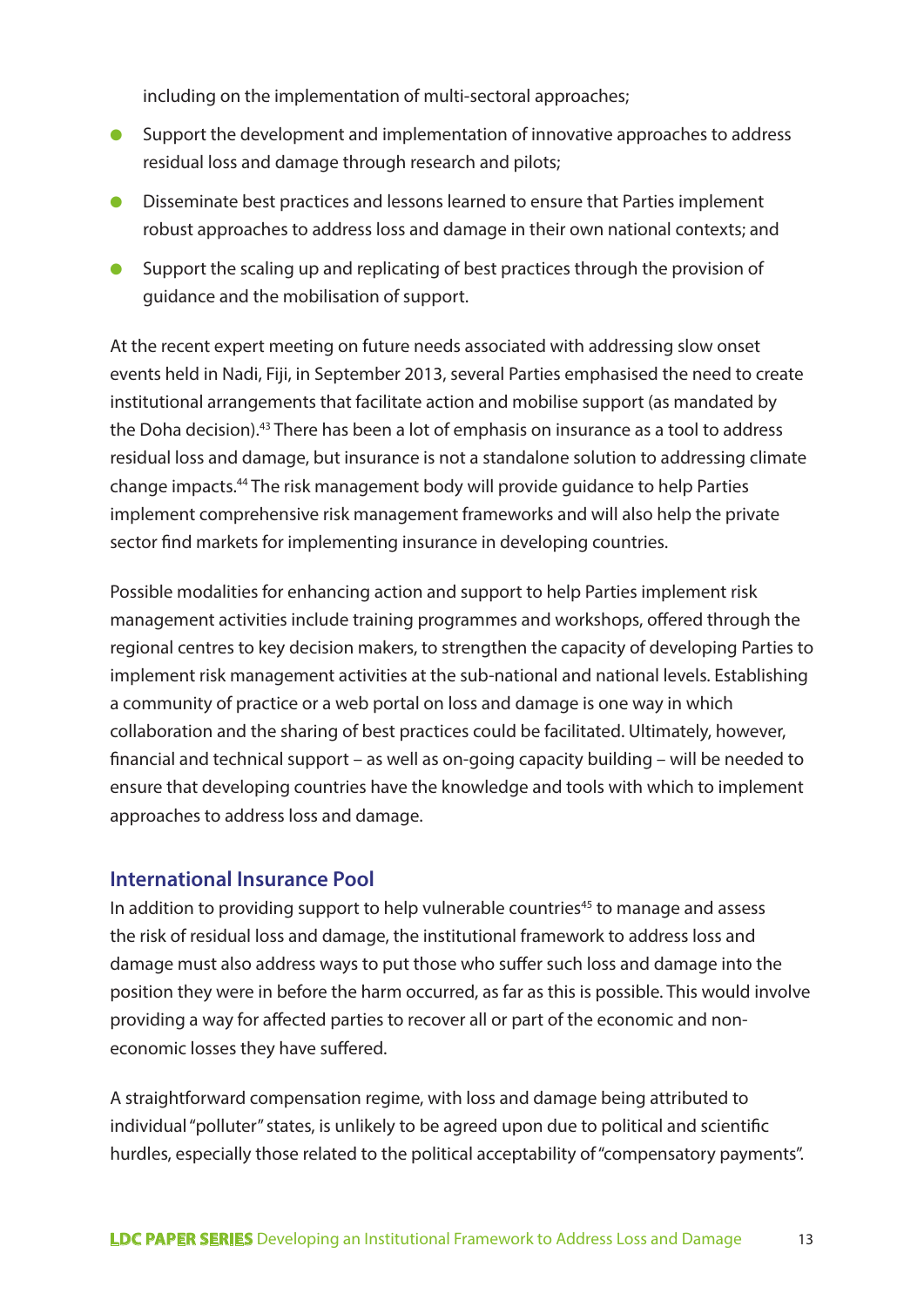In addition, there is scientific uncertainty associated with the attribution of climate change to individual weather events (and the damage caused thereby). Instead, global risk pooling and compensation by way of a climate change insurance facility "(Facility)" may be a more acceptable way forward, particularly for economic loss and damage.

Under this model, vulnerable countries could choose to buy insurance coverage, with premiums paid for either by themselves or out of the funds raised by the institutional framework. Triggers for payouts would be based on parametric criteria (elaborated below) and the payout would be prompt. The trigger criteria would include an element of advance political agreement on the degree to which climate change has caused particular categories of insured events.

#### The Facility

Existing insurance products are unlikely to be sufficient or available to cover the additional anticipated climate-related loss and damage. The proposed new Facility would function as a global risk-pool, providing such insurance to vulnerable countries on the principles set out below.

In addition, the Facility would support vulnerable countries to supplement products that are available to them in the ordinary market with insurance against specified events for which prior agreement exists that they are caused or made worse by climate change. If the event occurs, the insured country is entitled to a payout.

#### Basis of Payouts

Insurance provided by the Facility should be an adapted form of parametric insurance, in which the payout swiftly follows the occurrence of a measurable parametric trigger, which is calculated through an index or model in which hazard levels such as wind speed and rainfall amount are used as a proxy for losses. When the agreed upon levels are reached, a payout occurs, covering all heads of economic loss and damage (including loss of life, injury, damage to property, cost of preventative measures, damage to the environment and ecosystems, economic loss consequent to any of the preceding heads of loss, etc.). More work is likely to be needed to develop ways in which the Facility might cover noneconomic losses.

The proposed new Facility assumes a link between payouts and the extent to which loss and damage was caused or made worse by climate change. This aspect would need to be factored into the parametric model. This means that a payout would not be made simply because a hurricane or storm surge occurred; rather, the extent to which such a hurricane or storm surge was caused or made worse due to climate change would have to be ascertained.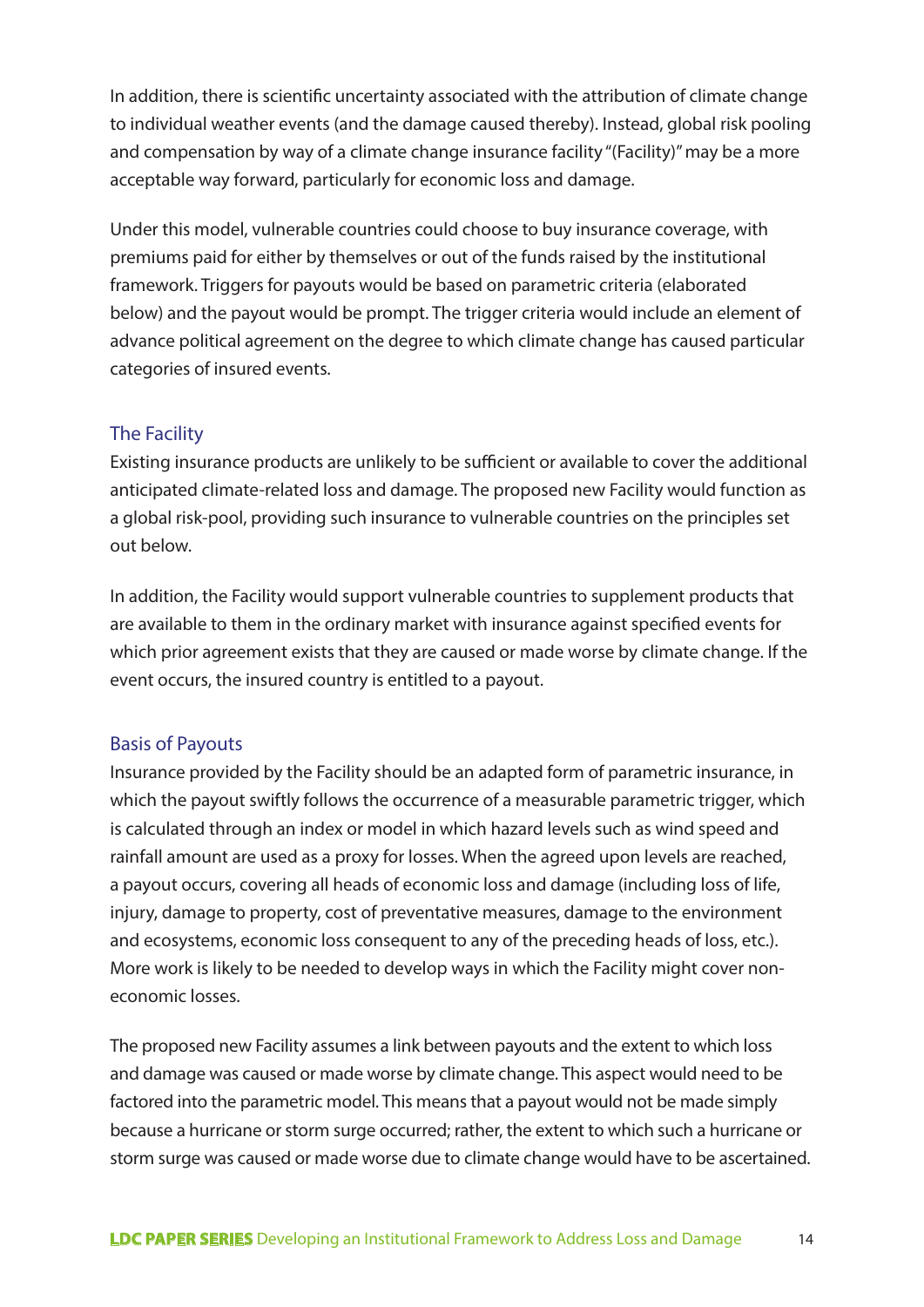These triggering events would be assessed against the latest available science *in advance* of their occurrence. The extent to which such triggering events are likely to be caused or made worse by climate change (during the life of the relevant policies) should be agreed by the COP as a probability factor represented by a percentage figure (the "Climate Change Factor"), which would be applied to the calculation of losses under the parametric model.

For events that will occur with 100 per cent certainty, insurance is not necessarily the best approach. These types of processes (such as sea level rise) and their resulting loss and damage will need to be addressed through the measures described in the rehabilitation section below.

#### The Insured Parties and Insured Event

At least to start with, the insured Parties would include each vulnerable country that wishes to take out coverage from the Facility in order to supplement the cover it can obtain elsewhere. The risk assessment tool in the risk management window, along with the Facility itself, would be able to provide guidance and advice to eligible countries in this regard. The country would also choose the extent of the cover it wished to take out (for instance, damage caused by a hurricane up to US\$ 100 million). In part, this would determine the level of premium payable by the country, provided that the governing body of the institutional framework (or delegated sub-committee) approved the cover requested (such discretion to be subject to guidance from the COP).

If vulnerable countries wished to take out insurance, but were not in a position to pay the relevant premiums, the funding for such payments could be covered by the funds held by the institutional framework. In such a scenario, a default level of coverage would be provided. The triggering events covered and the level of insurance would need to be agreed by the COP or the governing body of the institutional framework in advance. If the insured country wished to take out additional levels of insurance, it would need to pay for these itself, either from its own national funds or by raising international funds specifically for this purpose.

Upon the occurrence of the specified event, the insured Party would submit a claim to the governing body of the institutional framework (or delegated sub-committee). Payouts would then be made to the insured Party, reduced by the Climate Change Factor. Options for individuals or communities to be insured should also be considered, whether such coverage is provided directly by the Facility or at the national level, with the national level insurer then having recourse to the Facility.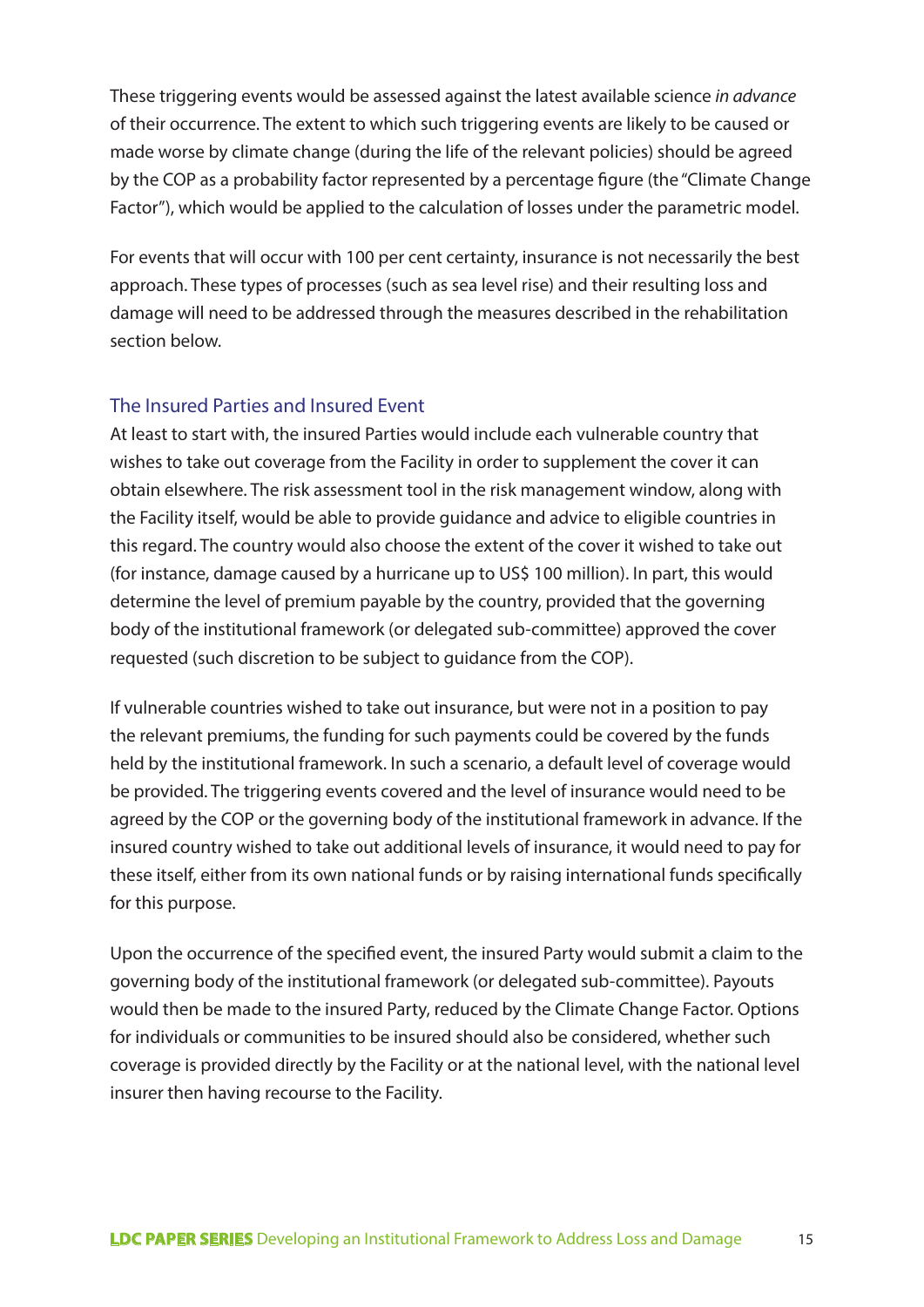#### Limitations and Restrictions on Payout

The upper limit on the payout would be determined in the insurance policy. Losses incurred beyond this limit would need to be addressed through the mechanism's rehabilitation window, with the payout being reduced by the relevant policy's excess or deductible threshold.

The design of the international insurance pool should ultimately have in-built incentives to encourage Parties to reduce the risk of loss and damage from further events. Under the Africa Risk Capacity, a regional insurance pool recently established in Africa, member countries are required to develop contingency plans for how they will spend the payouts to reduce risk before they are granted insurance. Similar arrangements could be used to address the issue of 'moral hazard' in the proposed institutional framework such that the insurance pool only covers vulnerable countries if they have in place plans for how payouts will be spent to reduce future risks of loss and damage. Further limits could also be imposed, such that failure to implement UNFCCC obligations and comply with its own nationally appropriate mitigation actions (NAMAs) could reduce payouts to such country by corresponding amounts.

#### **Rehabilitation/Transformation**

While the risk reduction, risk retention, and risk transfer approaches outlined above may be able to address some loss and damage, there will also be limitations to these approaches.<sup>46</sup> For example, while insurance may work well for extreme weather events, it may not be appropriate in cases such as sea level rise or temperature increases, which will occur with 100 per cent certainty.<sup>47</sup>

Since certain types of loss and damage will not be avoidable or insurable, the body to address residual loss and damage must facilitate efforts to help developing countries achieve transformation and build resilience despite climate change impacts. In particular, this transformative function must go beyond finance to encompass elements of noneconomic loss and damage, including the loss of territory, ecosystems, cultural heritage, values, livelihoods, local and indigenous knowledge, water availability, displacement, as well as other socioeconomic losses.<sup>48</sup> It must also take account of other types of intangible loss, such as lost opportunities to achieve sustainable development.<sup>49</sup> In addition, this component will need to deal with compensation-related issues, particularly in relation to loss and damage that exceeds that which is recoverable by insurance.

Rehabilitation is an extremely complicated area requiring significant further thought by experts, Parties, and other stakeholders. In fact, there is no universally agreed upon definition of what rehabilitation means. However, the authors posit that it is a term which encompasses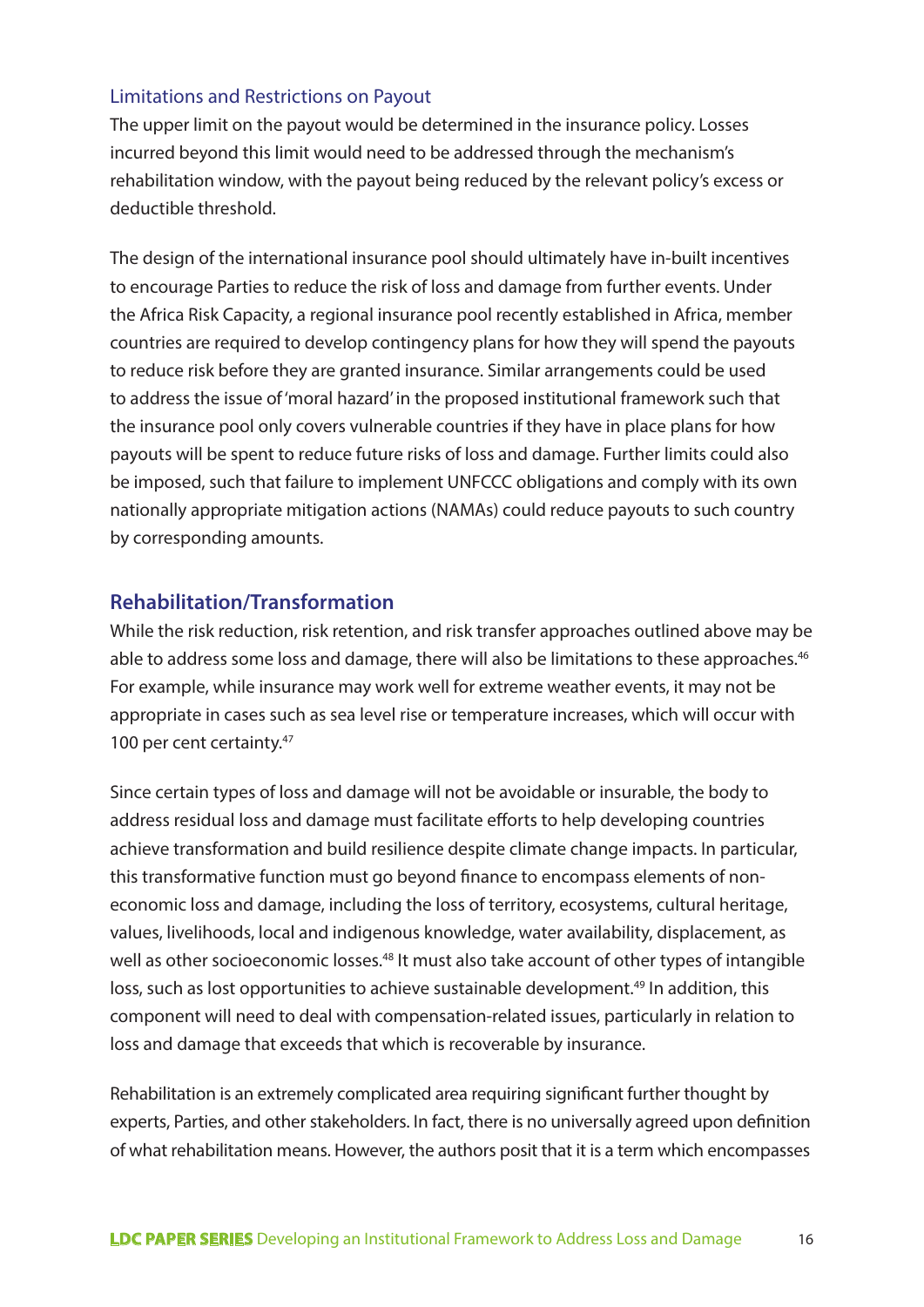the actions required to support societies in which the limits of adaptation have been exceeded and will include issues related migration, planned relocation and loss of statehood and sovereign territory. The institutional framework on loss and damage must hold open a space for rehabilitation actions, while also recognising the need for more research. In addition, given sensitivities around issues of compensation for loss and damage, further research is needed in order to design this window in a way that is politically workable.

#### Needs Relating to Rehabilitation

A number of current needs relating to rehabilitation include, but are not limited to:

- **Non-economic losses:** A greater understanding of non-economic losses, including issues related to social resilience, livelihoods, food security, loss of cultural identity, loss of territory, and human mobility (migration, displacement, and planned relocation) is needed. Non-economic losses must be included in assessments of loss and damage to provide a more comprehensive overview. In addition, policymakers need a better understanding of how to address such losses.
- **Post-disaster measures:** Post-disaster rehabilitation measures will be needed as instances of acute loss and damage from extreme weather events increase.
- **Climate induced migration and displacement:** Paragraph 7 of Decision 3/CP.18 outlines the need for further understanding of the impacts of climate change on patterns of migration and displacement, which will increase over time with the effects of climate change. It will also be important to link these assessments with estimates of non-economic loss and damage associated with such migration and displacement. However, there is a need to go a step further and begin to develop international policies and a global strategy on climate-induced migration. Current mitigation pathways have made certain the disappearance of some small island states by the end of the century, if not much sooner. Some Small Island Developing States (SIDS) are already developing migration policies as part of their climate change strategies, but will require the support of the international community to scale up this process to achieve the level of transformation needed.
- **Clear guidelines for participation:** In order to assess non-economic values and determine the content and scope of appropriate rehabilitation measures outlined above, a participatory approach is required. To this end, clear procedural requirements for the participation of vulnerable communities in decision-making must be formulated and implemented, in line with States' human rights and other legal obligations.<sup>50</sup>
- **Recovery of other losses:** Finally, the rehabilitation component of the body to address residual loss and damage may include the recovery of those losses that go well beyond those recovered or recoverable by insurance. A dialogue is needed in which both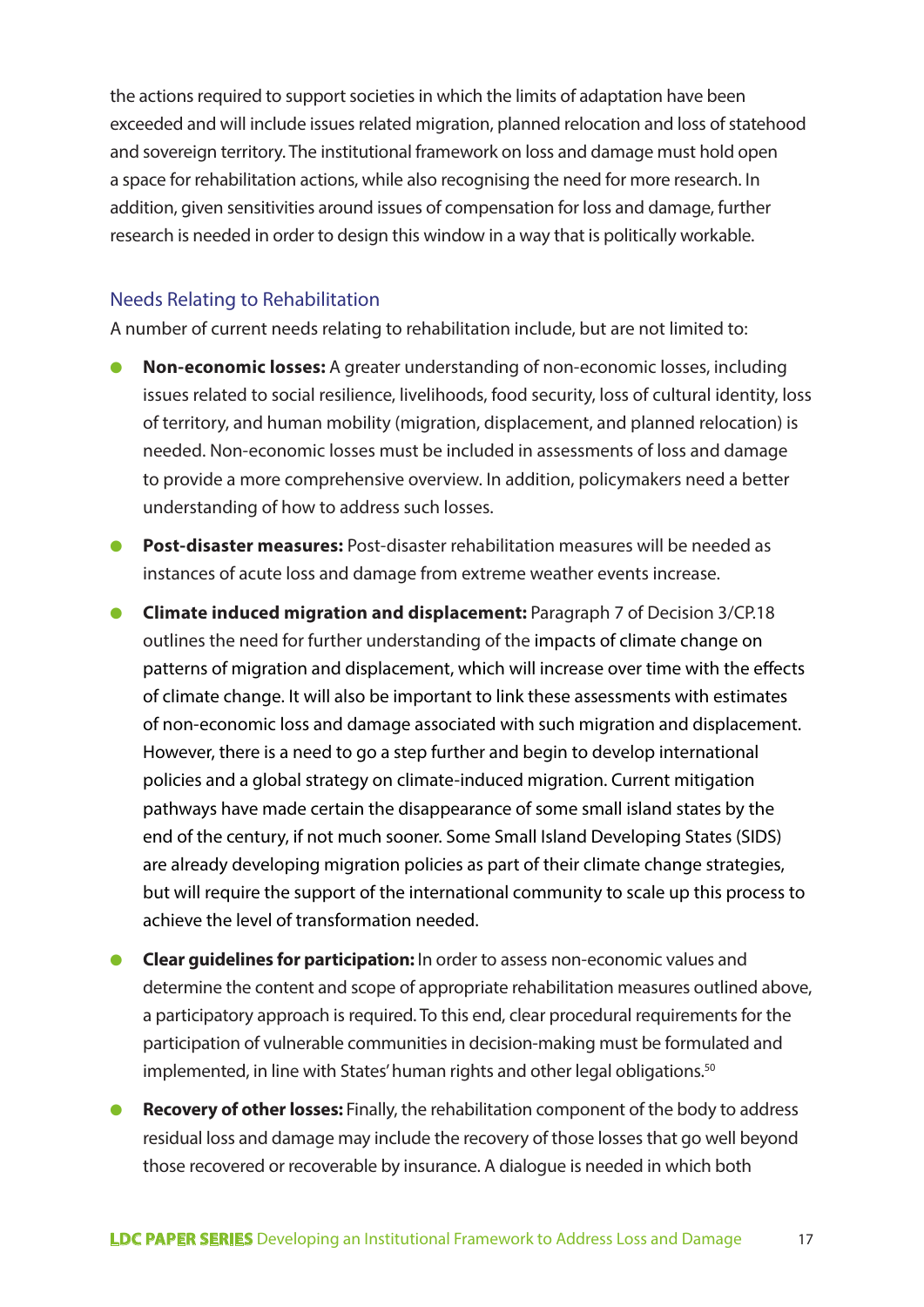developing and developed country Parties recognise what the needs are and begin discussing how to address them. One of the guiding principles of the UNFCCC is the need for developed countries to take the lead in addressing climate change impacts. The current debate – and its focus on compensation – is ultimately not helpful to vulnerable countries that are experiencing loss and damage *today.* This in no way implies that compensation should not be incorporated into an international framework to address loss and damage, but rather recognises the importance of establishing an effective institutional framework to address loss and damage sooner rather than later.

#### Rehabilitation and linkages with existing bodies

There is still a lot yet to be known about the rehabilitation of societies and communities who incur loss and damage. Paragraph 7 of Decision 3/CP.18, which outlines a list of areas that require further understanding, is a good starting point, but it is not an exhaustive list. Therefore, the rehabilitation component of the body to address residual loss and damage must remain flexible enough to incorporate further needs as they arise. Human rights principles and obligations should also be respected and fulfilled in relation to rehabilitation actions. In addition, Parties may draw inspiration from fields such as transitional justice. For example, at the community level, rehabilitation measures may help guide the development resettlement plans, social protection programmes, or other projects that address community needs.<sup>51</sup>

## **Funding the Institutional Framework on Loss and Damage**

Historically, finance under the UNFCCC and the Kyoto Protocol has been provided on a voluntary basis by Annex II Parties or by levies on the issuance of Certified Emission Reductions (CERs) under the Clean Development Mechanism (CDM) (recently extended to Emission Reduction Units (ERUs) and the first international transfers of Assigned Amount Units (AAUs)). Since COP 16 in Cancún in 2010, it has also been agreed that developed countries, and not just Annex II Parties, should provide new and additional finance on a voluntary basis.

Most of this finance has previously been targeted at adaptation, and more recently towards mitigation. However, the level of actual finance provided (rather than pledged) has remained relatively low. One reason for this, rightly or wrongly, is the perception that there has not been a fair allocation of such finance, both for donors and recipients. When raising funds for the Institutional Framework on Loss and Damage it will therefore be critical for Parties to feel that other Parties are contributing to the collective effort in accordance with the principles of common but differentiated responsibilities and respective capabilities (CBDRRC) and equity.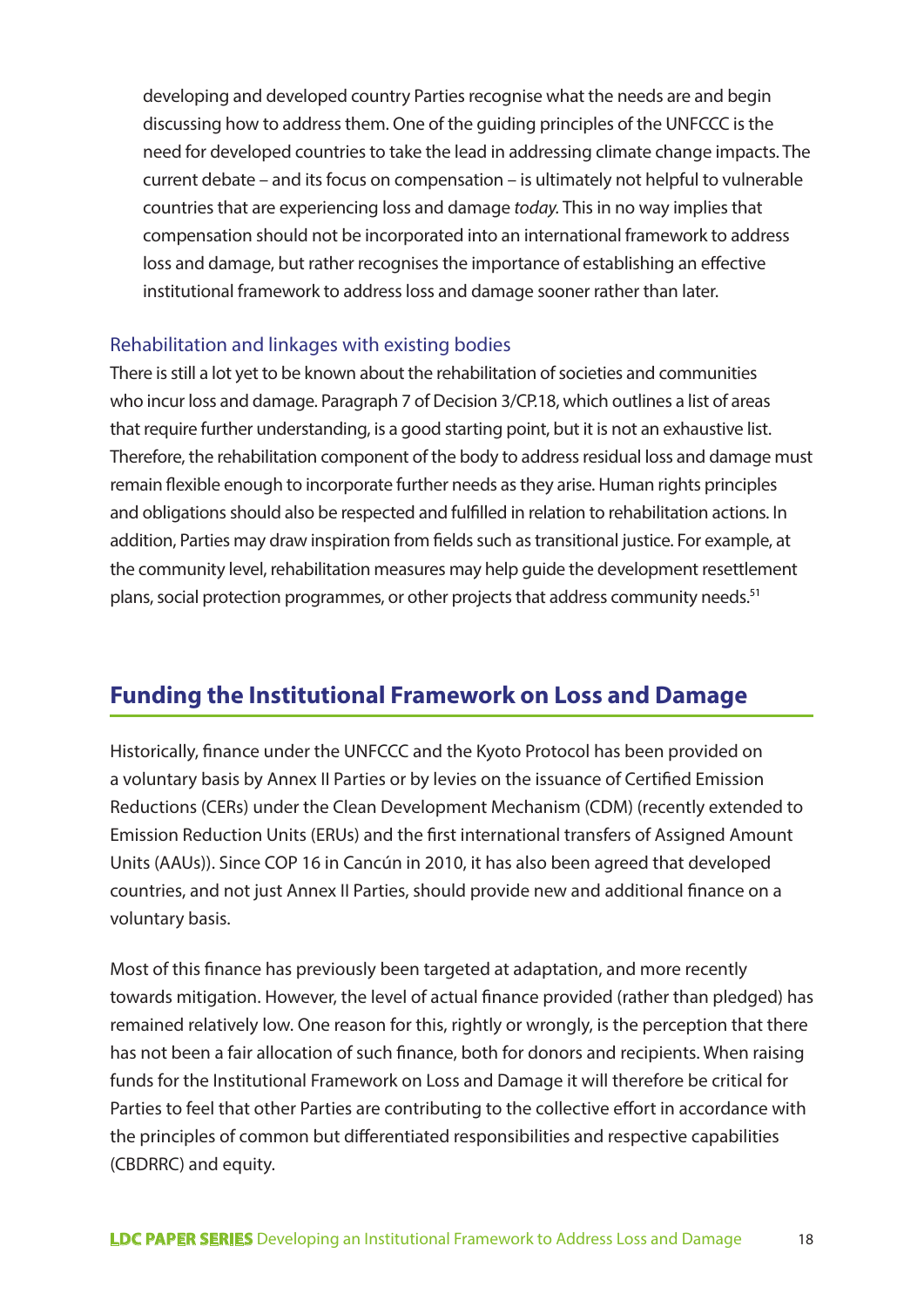Funding raised would be allocated to the different components under the institutional framework in accordance with decisions of the COP and the overseeing body. In particular, it will be important to have sufficient funds to establish the international insurance pool.

Though it is still possible to keep warming to 2°C, it seems more likely – given the current levels of mitigation ambition – that we are on the path towards a world that is 4°C warmer. The economic losses in such a world would be so great as to exceed the extent of potential funding from a single source. Therefore, the international insurance pool would need to be funded, on a regular basis, from multiple sources.

The authors suggest that the first layer of funding could be made up from "premiums" payable for policies taken out by vulnerable countries. The level of the premium would be linked to the type of event being insured against and the limit of the payout. The second layer could come from mandatory contributions from developed countries (based on the UN scale of assessment) while the third could draw on mandatory contributions from all countries (except vulnerable ones) based on the installed capacity of carbon emitting plants in their territory (countries could recover this from the operators of such plants if they wish). The fourth layer could come from levies on market based mechanisms under the UNFCCC and Kyoto Protocol (this should be shared between the loss and damage mechanism, the Green Climate Fund (GCF), and Adaptation Fund (for adaptation purposes)) while the fifth could come from voluntary contributions from any Party or multilateral development banks (such as the World Bank). The sixth layer could come from levies on companies exploiting fossil fuels. Finally, the seventh layer could be raised by the Facility through issuing climate catastrophe bonds to states or private investors. Additional funding could come from levies on other activities which contribute to climate change (such as air passenger levies or bunker fuel levies).

Once collected, and until needed to fund a payout (whether related to risk management or insurance payouts of rehabilitation measures), the funds could be protected and invested in the same manner as traditional investment funds. This will enable the fund to grow without the need for additional contributions in the same year. The investment function could be managed by external third party fund managers (who would be selected by a competitive tender process). Alternatively, the money could be held in a trust fund (as with existing UNFCCC funds and the Caribbean Catastrophe Risk Insurance Facility, or CCRIF, Trust Fund) with the trustee being selected by way of a competitive tender process.

If in any year payouts are required, Parties should be encouraged to top-up the fund voluntarily. In addition, with respect to the insurance-related payouts, in order to further protect the fund's levels, the Facility should re-insure against its potential liabilities under the insurance taken out by vulnerable countries (CCRIF, for example, reinsures its liabilities with Swiss Re).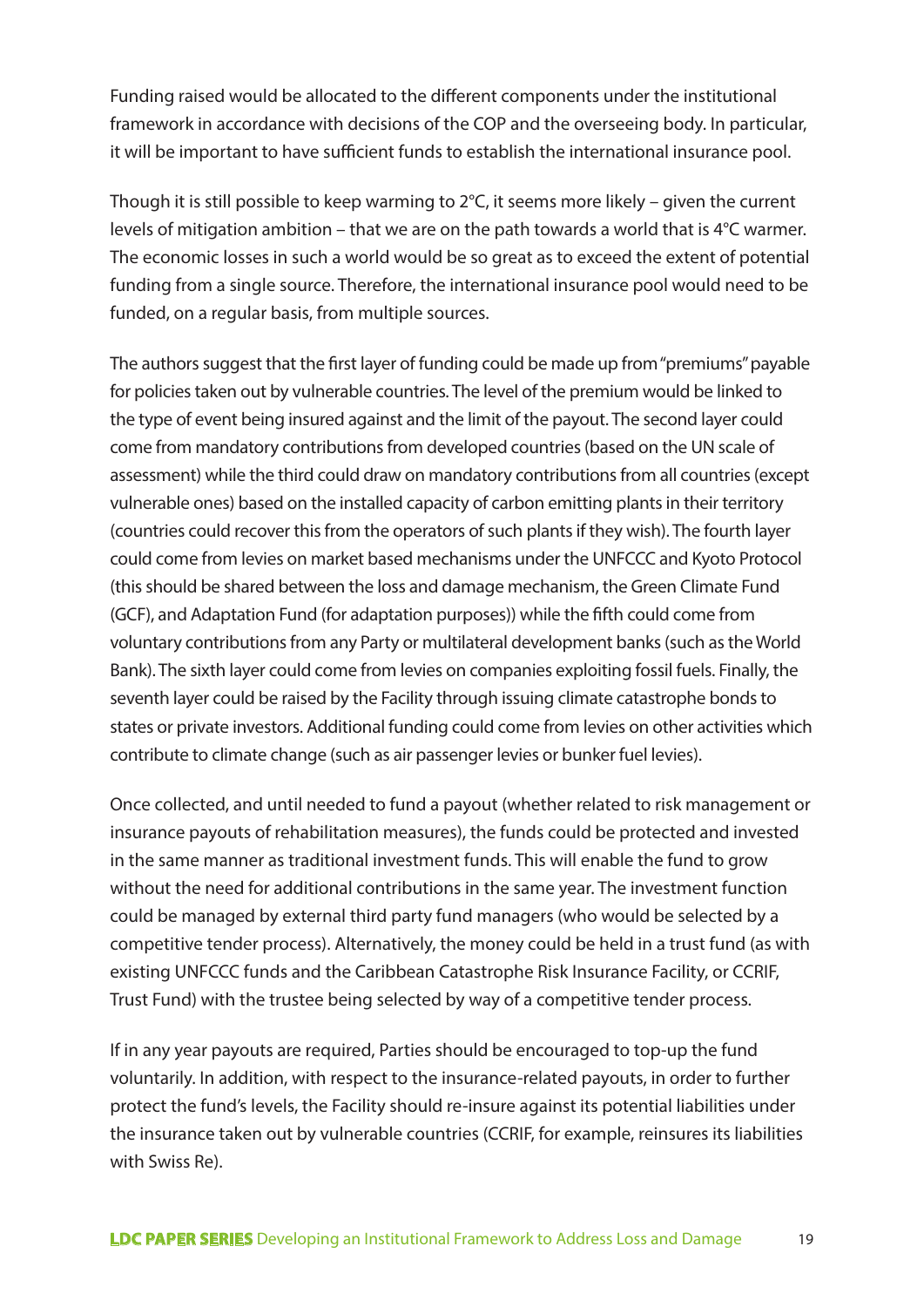# **Conclusion and Recommendations**

COP 19 in Warsaw in late 2013 represents the first opportunity for negotiators to discuss formally the establishment of institutional arrangements to address loss and damage. While there is still much to be known about loss and damage, we know that vulnerable communities in developing countries are incurring loss and damage now.52 Thus, there is an urgent need to establish an institutional framework to address loss and damage – one that establishes linkages where work is already being done, facilitates increased action and finance on mitigation and adaptation, and supports developing country Parties in understanding the limits to adaptation and the tools needed to address residual loss and damage.

At COP 20 in 2014, the elaborated modalities and procedures and recommendations for operationalisation, capitalisation, and implementation of the international framework to address loss and damage should be adopted. After COP 20, the COP and body overseeing residual loss and damage should provide on-going guidance and research support to the various components of the body on implementation. They should do so with a particular focus on developing transformative components, as Parties' understanding of noneconomic losses and the way in which loss and damage affects vulnerable populations and patterns of migration and displacement increases.

Ultimately, loss and damage has arisen in the international climate policy arena because the global climate change regime has so far failed to deliver the levels of mitigation and adaptation required by science. The authors posit that loss and damage presents an opportunity to transform this process, and in doing so help developing countries build resilience to unavoidable climate change impacts. This process will require leadership from developed countries on all fronts.

**<sup>1</sup>** UN (1992). United Nations Framework Convention on Climate Change. FCCC/INFORMAL/84

**<sup>2</sup>** For a more comprehensive overview of the history of loss and damage under the UNFCCC see: Warner, K. and S. Zakieldeen (2011). *Loss and damage due to climate change: An overview of the UNFCCC negotiations*. European Capacity Building Initiative, Oxford

**<sup>3</sup>** Huq, S. and E. Roberts (forthcoming). *International Journal of Global Warming*. Special Issue on Loss and Damage

**<sup>4</sup>** Potsdam Institute for Climate Impact Research and Climate Analytics (2013). *Turn Down the Heat: Why a 4°C World Must Be Avoided*. World Bank, Washington DC

**<sup>5</sup>** Ibid, page xiv

**<sup>6</sup>** UNFCCC (2011a). *Report of Conference of the Parties, on its sixteenth session, held in Cancún from 29 November to 10 December 2010, Addendum*. FCCC/CP/201009/711/Add.1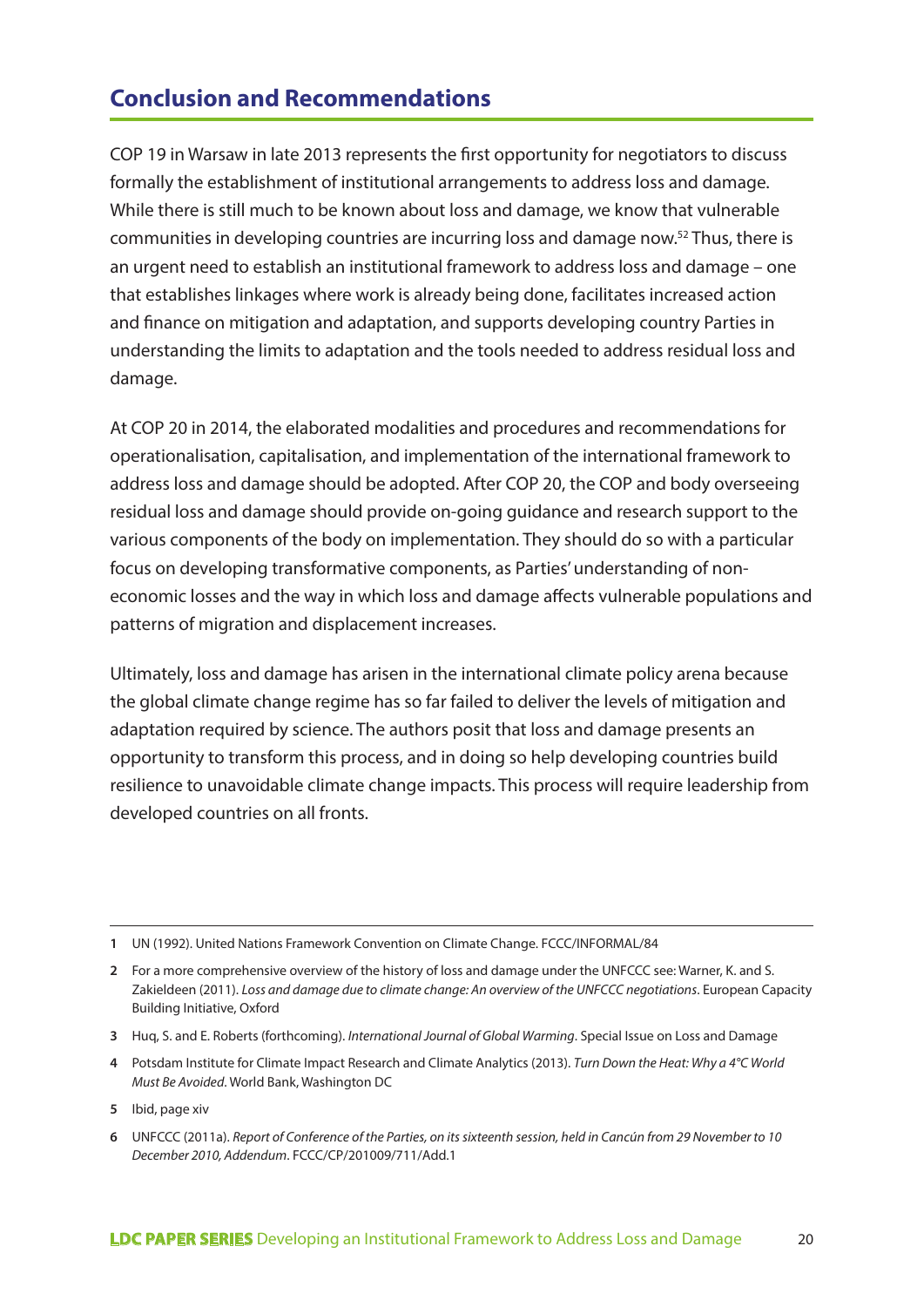- **7** For literature on the limits to adaptation see: Dow, K., Berkout, F., Preston, B.L., Klein, R.J.T., Midgley, G. and M. R. Shaw (2013). Limits to Adaptation Commentary. *Nature Climate Change* (3): 305-307; Preston, B.L., Dow, K. and F. Berkout (2013). The Climate Adaptation Frontier. *Sustainability* (5): p. 1011-1035
- **8** Preston, B.L., Dow, K. & Berkout, F. (2013). The Climate Adaptation Frontier. *Sustainability* (5): p. 1011-1035
- **9** Verheyen, R. (2013). *Tackling L&D: A new role for the global climate regime?* Bonn: Germanwatch
- **10** Ibid
- **11** AOSIS (2008). *Proposal to the AWG-LCA: Multi-Window Mechanism to Address Loss and Damage from Climate Change Impacts* [online]. http://unfccc.int/files/kyoto\_protocol/application/pdf/aosisinsurance061208.pdf (accessed 17 January 2013)
- **12** In 1991, Vanuatu introduced a proposal for an international insurance pool to the Intergovernmental Negotiating Committee, which can be found here: Intergovernmental Negotiating Committee. (1991). Vanuatu: Draft annex relating to Article 23 (insurance) for inclusion in the revised single text on elements relating to mechanisms. A/ AC.237/WG.II/Misc.13
- **13** Warner, K. and S. Zakieldeen (2011). *Loss and damage due to climate change: An overview of the UNFCCC negotiations*. Oxford: European Capacity Building Initiative. Verheyen, R. (2013). *Tackling L&D: A new role for the global climate regime?* Germanwatch, Bonn
- **14** UNFCCC (2008). *Report of Conference of the Parties, on its thirteenth session, held in Bali from 3 to 15 December 2007*. Addendum. FCCC/CP/2007/6/Add.1
- **15** AOSIS (2008). *Proposal to the AWG-LCA: Multi-Window Mechanism to Address Loss and Damage from Climate Change Impacts* [online]. http://unfccc.int/files/kyoto\_protocol/application/pdf/aosisinsurance061208.pdf (accessed 17 January 2013)
- **16** UNFCCC (2011a). *Report of Conference of the Parties, on its sixteenth session, held in Cancún from 29 November to 10 December 2010, Addendum*. FCCC/CP/2010/7/Add.1
- **17** UNFCCC (2011b). *Report of the Subsidiary Body for Implementation on its thirty-fourth session, held in Bonn from 6 to 17 June 2011*. FCCC/SBI/2011/7
- **18** UNFCCC (2013). *Report of the Conference of the Parties, on its eighteenth session, held in Doha from 27 November to 7 December 2012, Addendum*. FCCC/CP/2012/7/Add.1
- **19** Warner, K. *et al*. (2012) *Evidence from the frontlines of climate change: Loss and damage to communities despite coping and adaptation* [online] Available at: http://www.lossanddamage.net/download/6815.pdf
- **20** FCCC/SBI/2012/INF.14, para 9
- **21** Verheyen, R. (2013). *Tackling L&D: A new role for the global climate regime?* Bonn: Germanwatch
- **22** Decision 3/CP.18, para, 7 (a), (iv)
- **23** Decision 3/CP.18, Preamble, and para.'s 4 & 5
- **24** Decision 3/CP.18, para 9 & 10
- **25** Decision 3/CP.18, para 6
- **26** Ibid, para 8
- **27** Ibid, para 7
- **28** UN (1992). United Nations Framework Convention on Climate Change. FCCC/INFORMAL/84
- **29** The concept of loss and damage as a continuum from mitigation to adaptation was borrowed from: Kreft, S., Harmeling, S. and K. Warner (2012). *Framing the Loss and Damage Debate: A Thought Paper by the Loss and Damage in Vulnerable Countries Initiative*. Available at: http://www.lossanddamage.net/4752
- **30** Potsdam Institute for Climate Impact Research and Climate Analytics (2013). *Turn Down the Heat: Why a 4°C World Must Be Avoided*. World Bank, Washington DC
- **31** UNFCCC (2011a). *Report of Conference of the Parties, on its sixteenth session, held in Cancún from 29 November to 10 December 2010, Addendum*. FCCC/CP/2010/7/Add.1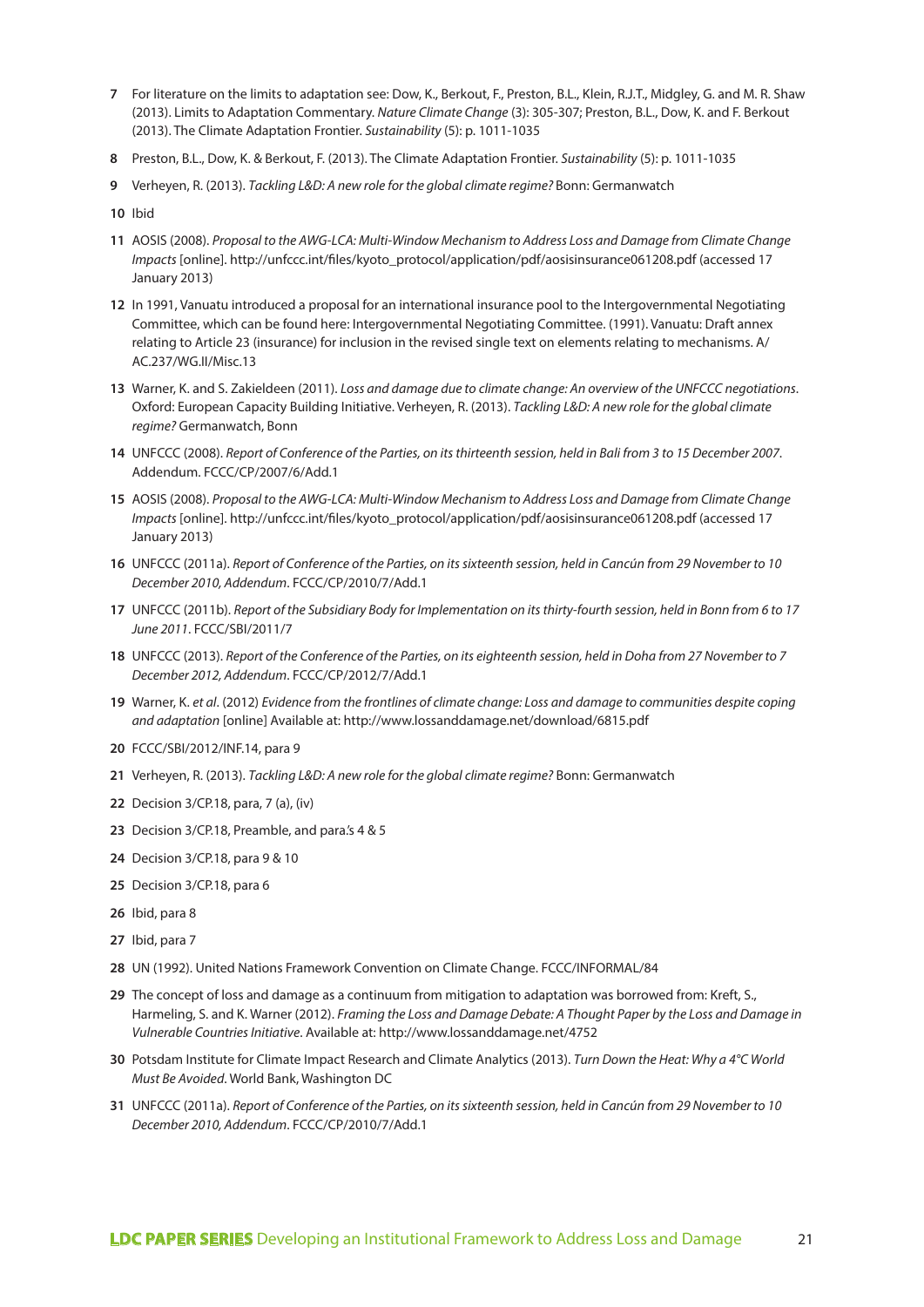- **32** UNFCCC (2011a). *Report of Conference of the Parties, on its sixteenth session, held in Cancún from 29 November to 10 December 2010, Addendum*. FCCC/CP/2010/7/Add.1
- **33** The workplan of the Adaptation Committee was approved in Decision 11/CP.18 and can be found here: http://unfccc. int/files/adaptation/Cancún\_adaptation\_framework/adaptation\_committee/application/pdf/work\_plan\_final.pdf
- **34** UNFCCC (2013). *Report of the Conference of the Parties, on its eighteenth session, held in Doha from 27 November to 7 December 2012, Addendum*. FCCC/CP/2012/8/Add.2
- **35** This point was raised several times during the UNFCCC expert meeting on the future needs to address loss and damage from slow onset events, held in Nadi, Fiji, from 12 to 14 September, 2013. For more information see: http:// unfccc.int/adaptation/workstreams/loss\_and\_damage/items/7705.php
- **36** Warner, K. (2013). Conference Report 25 27 February 2013 at the UN Campus, Bonn, Germany Perspectives on Loss & Damage: Society, Climate Change, and Decision Making. Bonn: UNU-EHS
- **37** UNFCCC (2011a). *Report of Conference of the Parties, on its sixteenth session, held in Cancún from 29 November to 10 December 2010, Addendum*. FCCC/CP/2010/7/Add.1
- **38** UNFCCC (undated). *Nairobi Work Programme on Impacts, Vulnerability and Adaptation to Climate Change (NWP) Understanding Vulnerability, Fostering Adaptation*. http://unfccc.int/adaptation/workstreams/nairobi\_work\_ programme/items/3633.php
- **39** Al Faruque, A. and M. H. Khan (2013). *The Legal and Institutional Context in Bangladesh, Loss and Damage Vulnerability Country Initiative*. Available at: www.loss-and-damage.net
- **40** AOSIS (2008). *Proposal to the AWG-LCA: Multi-Window Mechanism to Address Loss and Damage from Climate Change Impacts* [online]. http://unfccc.int/files/kyoto\_protocol/application/pdf/aosisinsurance061208.pdf (accessed 17 January 2013)
- **41** AOSIS (2012). *Views and information on elements to be included in the recommendations on loss and damage in accordance with decision 1/CP.16*. 28 September 2012 [online], http://unfccc.int/files/documentation/submissions\_ from\_parties/application/pdf/aosis\_submission\_on\_loss\_and\_damage\_submission\_2\_october\_2012.pdf (accessed 5 September 2013)
- **42** Ibid, page 4
- **43** One of the authors was present at the meeting to address future needs related to slow onset events held in Nadi, Fiji, from 12 to 14 September 2013
- **44** For an overview of how insurance can be used to address loss and damage see Warner, K. *et al*. (2012). *Insurance Solutions in the Context of Climate-related Loss and Damage*. UN-EHS Publication Series Policy Brief No. 6 Bonn: UNU-EHS, and Warner et al. (2010)
- **45** LDCs, SIDS and countries in Africa
- **46** Hoffmaister J.P. & D. Stabinsky (2013). *Loss and Damage: Some Key Issues and Considerations for SIDS Expert Meeting Third World Network Briefing Paper on Loss and Damage*. Third World Network, Penang
- **47** Hoffmaister J.P. & D. Stabinsky (2012). *Loss and Damage: Some Key Issues and Considerations for SIDS Expert Meeting*. Third World Network Briefing Paper on Loss and Damage. Third World Network, Penang
- **48** These examples of non-economic loss are drawn from the closing statements of Bolivia, on behalf of the G77 and China, and Timor-Leste on behalf of LDCs, at the SBI session in Bonn, Germany in May 2012
- **49** Hoffmaister J.P. & D. Stabinsky (2013). *Loss and Damage: Some Key Issues and Considerations for SIDS Expert Meeting*. Third World Network Briefing Paper on Loss and Damage. Third World Network, Penang
- **50** See, e.g., UNFCCC, Art. 6; Aarhus Convention, Art. 7; Rio Declaration, Principle 10
- **51** Hyvarinen, J. (2013). *Climate Change, Transitional Justice and Loss and Damage*. FIELD, London
- **52** Warner, K. *et al.* (2012). *Evidence from the frontlines of climate change: Loss and damage to communities despite coping and adaptation* [online]. Available at: http://www.lossanddamage.net/download/6815.pdf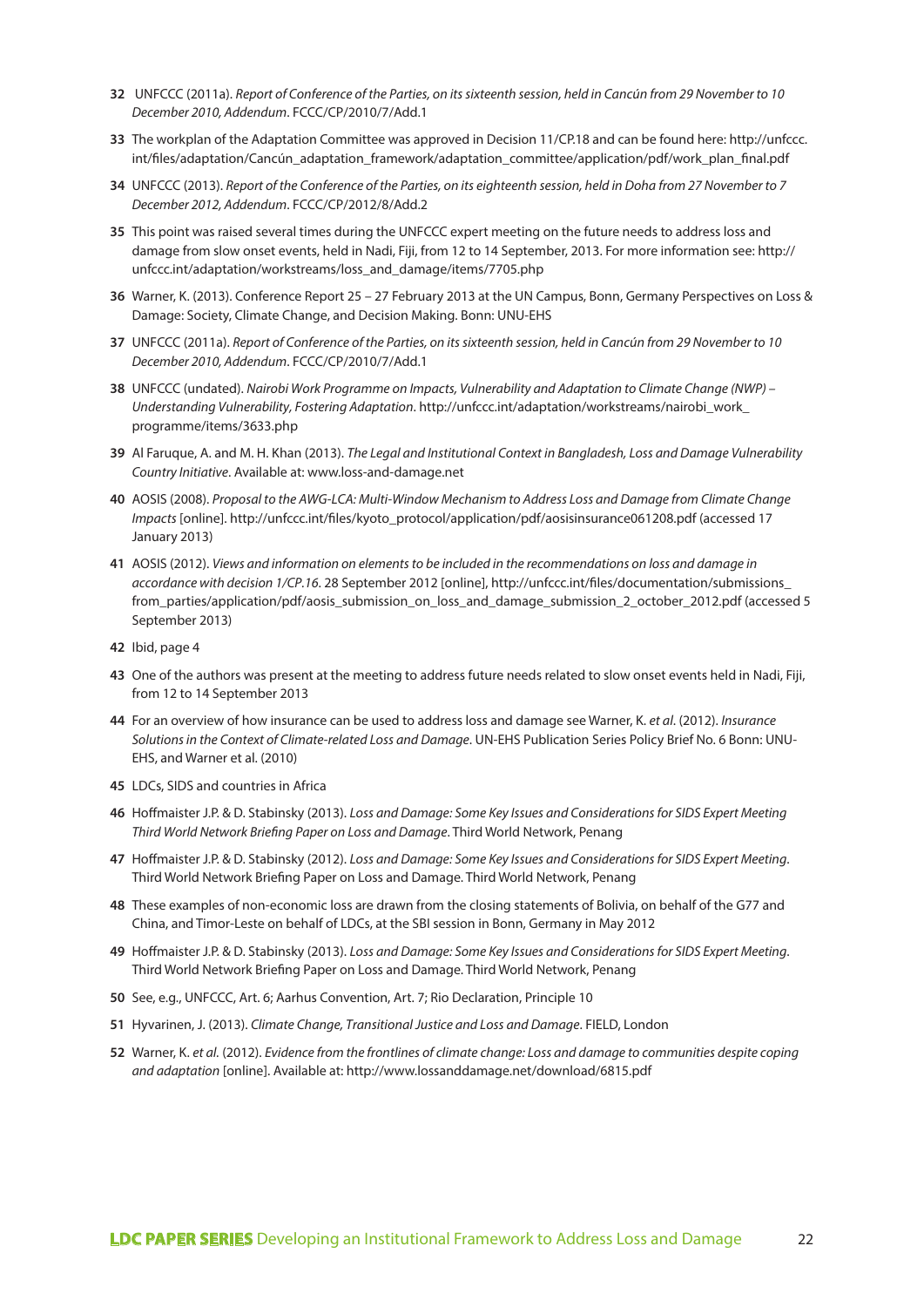# **Addendum: The 2013 Warsaw International Mechanism**

*While the main body of this paper was written just before the November 2014 climate conference in Warsaw, this addendum by Stephanie Andrei from the International Centre for Climate Change and Development provides a brief update of the outcomes of the loss and damage negotiations at the conference, where a Warsaw International Mechanism (WIM) on Loss and Damage was created. The points made on the design and functions of the Institutional Framework for Loss and Damage proposed in the preceding paper remain valid, and can help guide the future evolution of the WIM.* 

Negotiations at the nineteenth conference of parties (COP 19) to the UN Framework Convention on Climate Change (UNFCCC) in Warsaw, Poland, from 11-23 November 2013 were preceded by a grim reminder of the loss and damage that can be caused by climate change. Typhoon Haiyan hit the Philippines, Micronesia and Vietnam on November 8, three days before the COP started, devastating parts of Southeast Asia. The deadliest typhoon on record in the Philippines, the typhoon killed over 6000 people in that country alone. Haiyan is the strongest storm recorded at landfall in the world.<sup>1</sup>

The head of the Philippine delegation, Nadarev (Yeb) Sano, made a personal plea to delegates to deliver more concrete action on climate change in the face of the event, and scientific predictions of future climate change impacts. Despite the plea, however, negotiations were slow-paced and it was only on the eleventh hour, on 24 November – the day after the official negotiations were to end – that the Warsaw International Mechanism (WIM) on loss and damage was established.

Until COP 22, to be held in Dakar, Senegal in December 2016, the WIM will be situated under the Cancún Adaptation Framework (CAF). This was a key sticking point in the negotiations. Developing countries maintained that addressing loss and damage would require tools that go beyond adaptation. They reluctantly agreed to the establishment of the mechanism under the CAF in the last minute huddle on the plenary floor. However, the preambular paragraphs of the decision recognize that some losses and damages are beyond adaptation: *loss and damage associated with the adverse effects of climate change includes, and in some cases involves more than, that which can be reduced by adaptation*. 2

#### **Functions of the WIM**

The main functions of the WIM will currently be to:

● Enhance knowledge and understanding of comprehensive risk management approaches to address loss and damage by: taking action to address gaps in current research; collecting, sharing, managing and using of relevant data and information;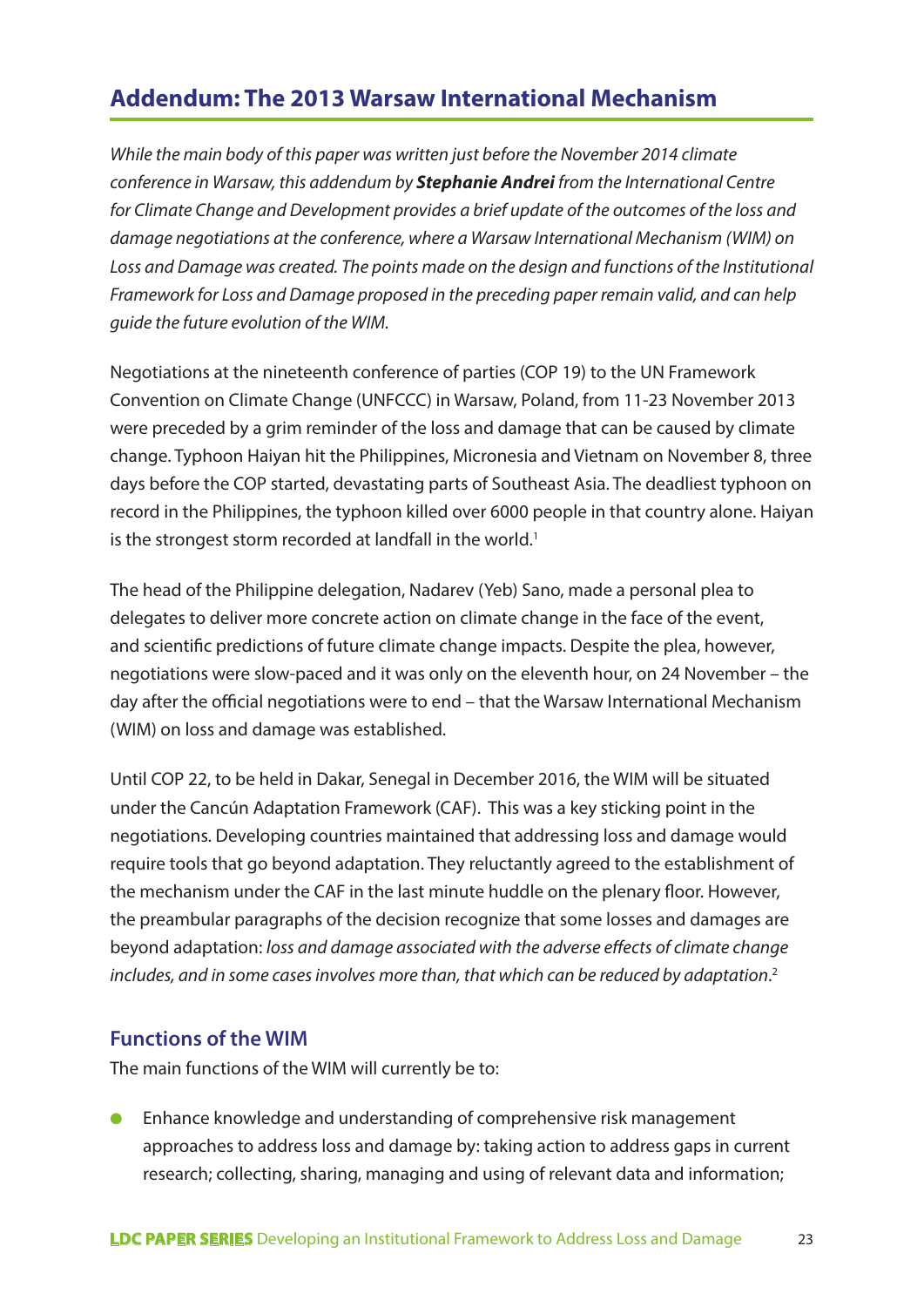and providing an overview of best practices, challenges, experience and lessons learned in implementing approaches.

- Strengthen dialogue, coordination, coherence and synergies amongst relevant stakeholders by: providing leadership and coordination on assessing and addressing loss and damage under the UNFCCC; and promoting cooperation and collaboration with relevant stakeholders, institutions, bodies, processes and initiatives at all levels.
- Enhance action and support (including financial, technological and capacity building) by: providing technical support and guidance on approaches to address loss and damage; providing information and recommendations for consideration by the COP; and mobilising expertise and additional support to strength existing approaches and develop/implement new ones.<sup>3</sup>

#### **Structure of the WIM**

An Executive Committee will guide the work of the WIM, and report to COP through both the Subsidiary Body for Implementation (SBI) and the Subsidiary Body for Scientific and Technological Advice (SBSTA). In the interim, the Executive Committee will comprise two members of each of the Adaptation Committee, the Least Developed Countries Expert Group, the Standing Committee on Finance, the Technology Executive Committee and the Consultative Group of Experts on National Communications from Parties not included in Annex I, with a balanced representation between representatives from developing and developed countries.

#### **Two-year work plan**

The first meeting of the WIM interim Executive Committee will take place from March 25th to 28th, 2014 in Bonn, Germany. At this meeting, the Executive Committee will start work on a two-year work plan, which should take into account some of the issues identified in Decision 3/CP 18, the outcome of the negotiations in Doha.<sup>4</sup>

Specifically, the decision identified a range of national actions that countries could undertake to address loss and damage including, among others: assessing the risk of loss and damage, identifying, developing and implementing country-driven risk management strategies and observing and collecting data on the impacts of climate change. In Doha, a number of areas for further research were also identified, including: improving understanding of slow onset processes, non-economic losses, how loss and damage affects vulnerable segments of the population and how appropriate risk management approaches can be identified and implemented.

The work plan will be presented at the 41st session of SBSTA/SBI at COP 20 in Peru in December 2014. In addition, SBSTA and the SBI will be asked to consider the composition